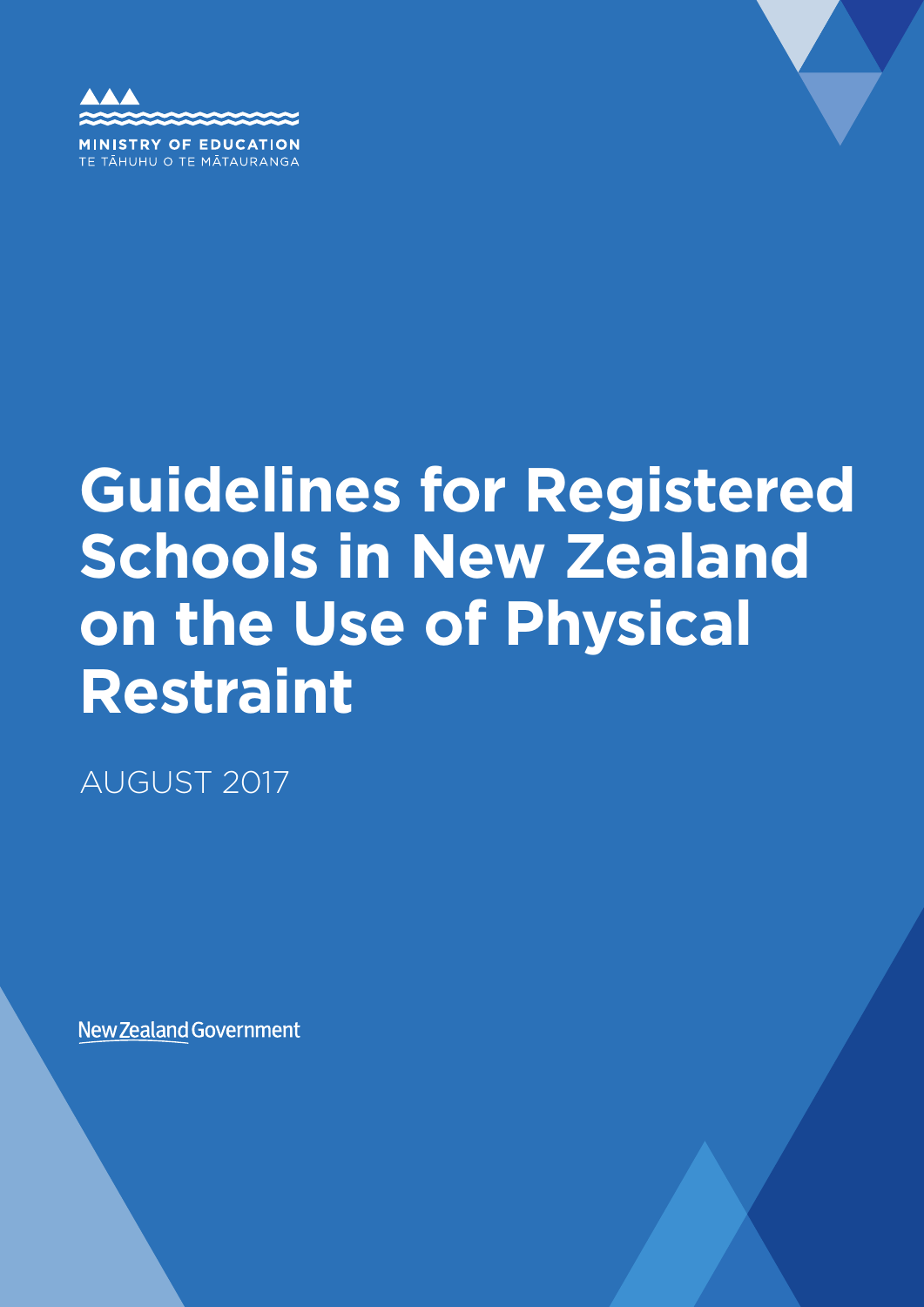These guidelines are issued by the Secretary for Education under section 139AE of the Education Act 1989.

Ministry of Education Mātauranga House Level 1 33 Bowen Street Wellington 6011 PO Box 1666, Wellington 6140, New Zealand

#### www.education.govt.nz



Crown copyright © 2017

Except for the Ministry of Education's logo, this copyright work is licensed under the Creative Commons Attribution 3.0 New Zealand licence. In essence, you are free to copy, distribute and adapt the work, as long as you attribute the work to the Ministry of Education and abide by the other licence terms. In your attribution, use the wording 'Ministry of Education', not the Ministry of Education logo or the New Zealand Government logo. All enquiries should be made to the publisher.

ISSN 978-1-77669-186-9

New Zealand Government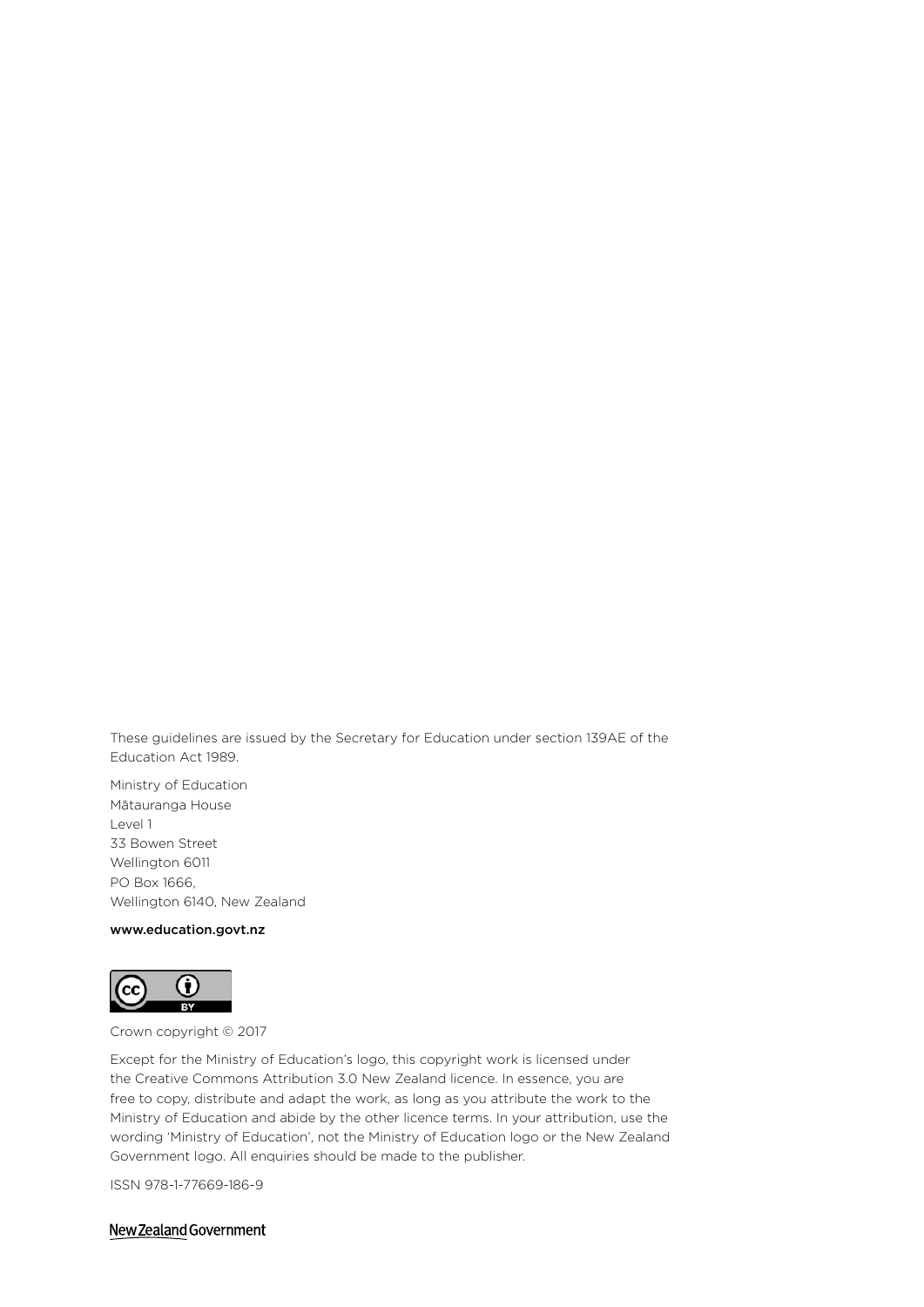# Contents

| Responsibilities of Boards of Trustees, Sponsors of Partnership Schools Kura                                         |  |
|----------------------------------------------------------------------------------------------------------------------|--|
| Good practice guidance <b>Exercise Security Cool</b> Security 6                                                      |  |
|                                                                                                                      |  |
|                                                                                                                      |  |
|                                                                                                                      |  |
|                                                                                                                      |  |
|                                                                                                                      |  |
|                                                                                                                      |  |
|                                                                                                                      |  |
|                                                                                                                      |  |
|                                                                                                                      |  |
|                                                                                                                      |  |
|                                                                                                                      |  |
|                                                                                                                      |  |
|                                                                                                                      |  |
|                                                                                                                      |  |
|                                                                                                                      |  |
|                                                                                                                      |  |
|                                                                                                                      |  |
|                                                                                                                      |  |
|                                                                                                                      |  |
| Reporting templates for physical restraint [2001] [2003] [2013] [30] [30] Reporting templates for physical restraint |  |
|                                                                                                                      |  |
| Appendix 2: Information for the Ministry of Education and the employer 16                                            |  |
| Information for the Ministry of Education and the employer form <b>Entire 2018</b> 17                                |  |
|                                                                                                                      |  |
| Appendix 4: Debriefing form for staff involved in physical restraint incident20                                      |  |
| Appendix 5: Physical restraint debriefing form - parents or caregivers, student                                      |  |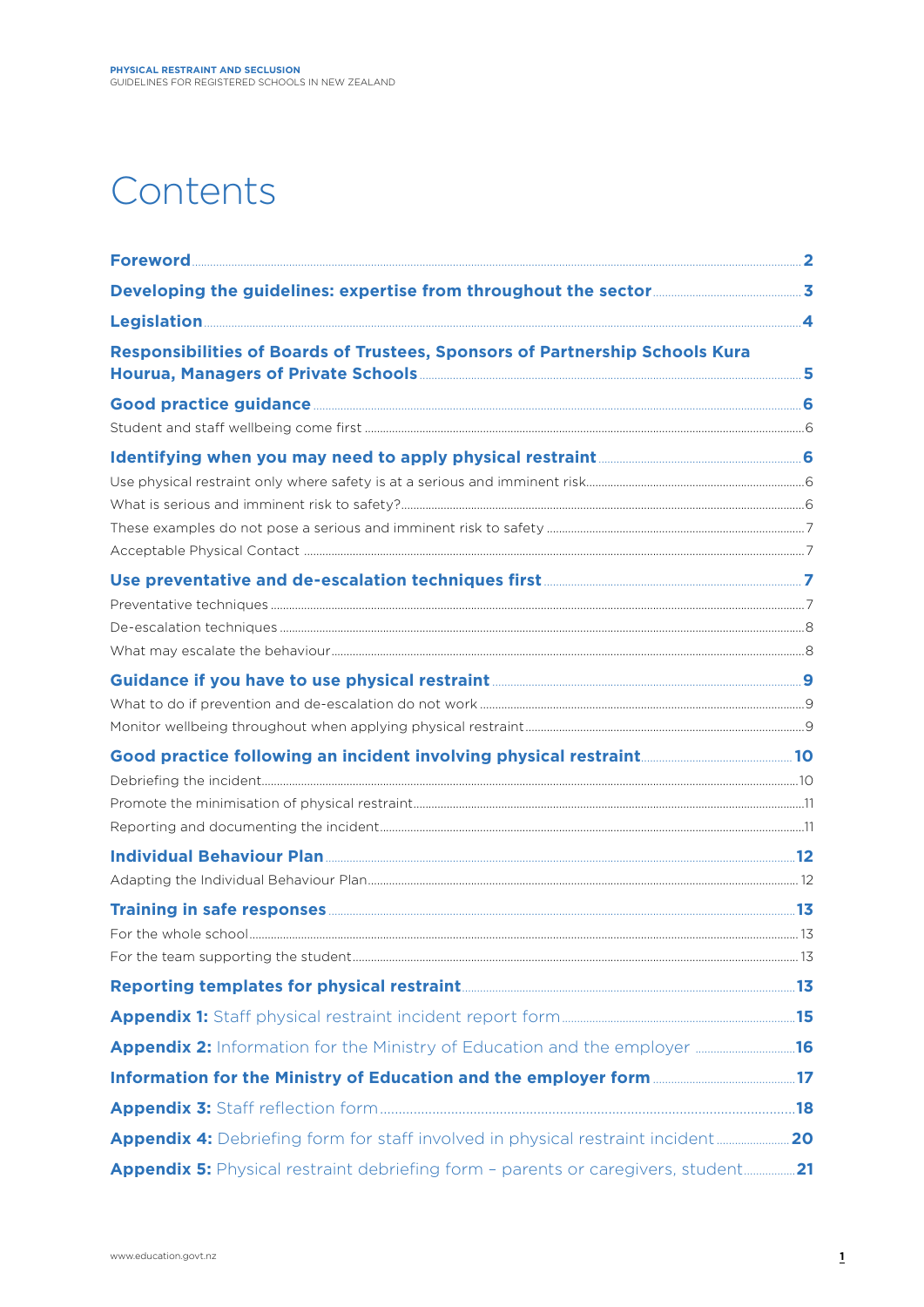# Foreword

The *Guidelines for Registered Schools in New Zealand on the use of Physical Restraint*  (the guidelines) are issued by the Secretary for Education under section 139AE of the Education Act 1989 (The Act). They supplement the legislation relating to limits on the use of physical restraint and the prohibition of seclusion. They explain the legislation (sections 139 AB to 139AE of the Education Act 1989) and the associated Education (Physical Restraint) Rules 2017 (the rules).

Student and staff wellbeing is at the heart of these guidelines. Inclusive practices and a safe physical and emotional environment are of greatest importance for all students.

The guidelines have been issued under the legislation to help schools understand the legislation and follow it. They address the uncertainty staff experience when faced with a student exhibiting difficult behaviour that may escalate into a dangerous situation. The legislation requires all schools to have regard to these guidelines.

The guidelines aim to strengthen good practice and minimise the need to use physical restraint. They provide school staff with advice about safe ways to manage potentially dangerous situations when a student may need to be physically restrained. These include preventative or de-escalation techniques to avoid the need to physically restrain a student. Options for managing behaviour, if prevention or deescalation does not work, are also provided.

Information is provided on how to incorporate physical restraint into an Individual Behaviour Plan if necessary, and who to involve in the decision-making process, including parents and caregivers.

The guidelines direct staff to training in techniques for managing potentially dangerous situations and applying physical restraint safely, and describe how to debrief and report a situation involving physical restraint.

The guidelines also make it clear that under the legislation seclusion is prohibited and must not be used in New Zealand schools.

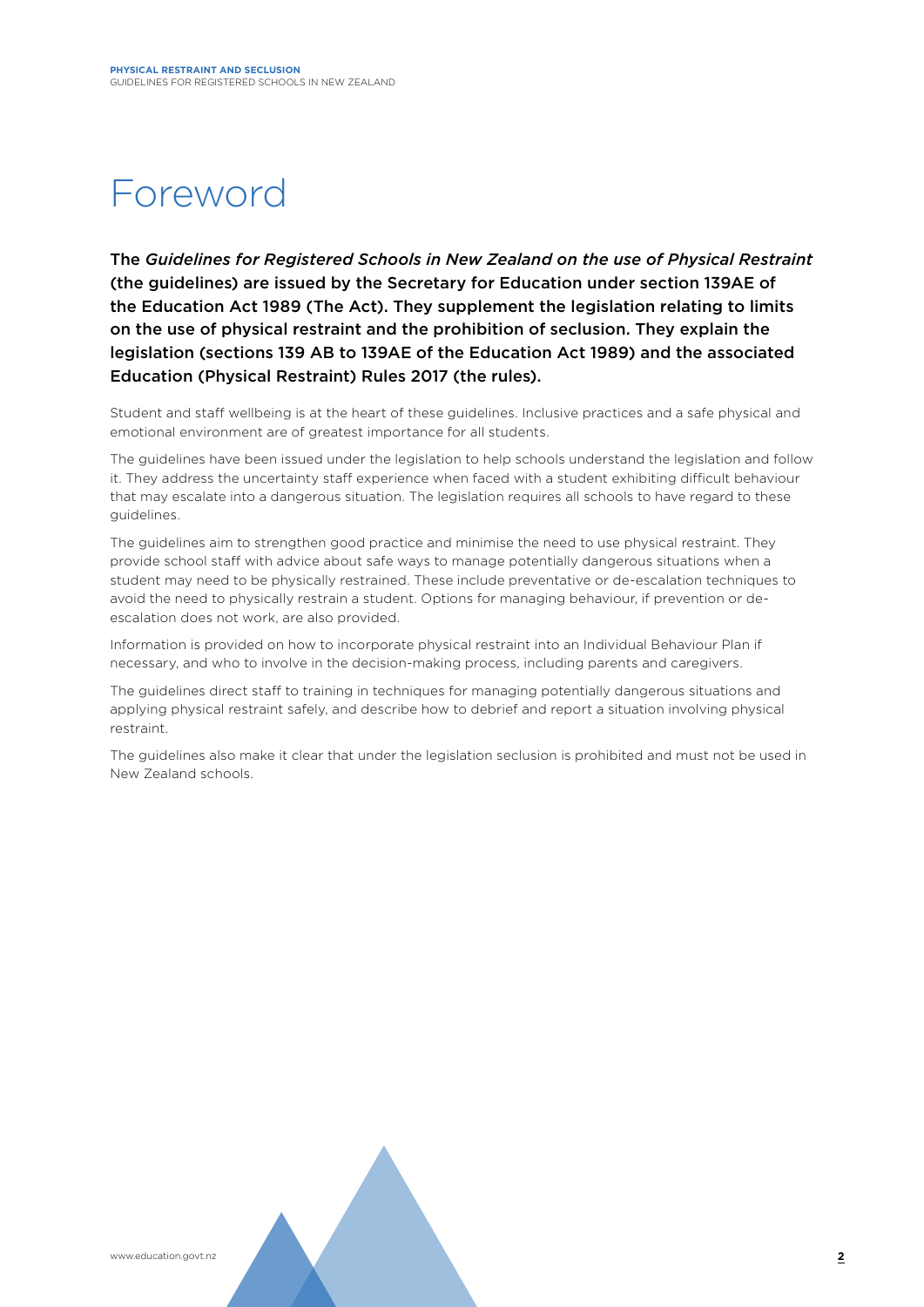# Developing the guidelines: expertise from throughout the sector

An advisory group from across the sector contributed to the development of the guidelines. The group included representatives from the Special Education Principals' Association of New Zealand, New Zealand Principals' Federation, New Zealand Educational Institute Te Riu Roa, New Zealand School Trustees Association, Secondary Principals' Association of New Zealand, New Zealand Post Primary Teachers Association, Ministry of Health, High and Complex Needs Unit and the Ministry of Education.

The guidelines take into account current international research and directions, and relevant legislation and international conventions including the New Zealand Bill of Rights Act 1990, Education Act 1989, United Nations Convention on the Rights of the Child, United Nations Convention on the Rights of Persons with Disabilities, Vulnerable Children Act 2014, Health and Safety at Work Act 2015, and the Crimes Act 1961.

### Guiding principles

These guidelines supplement the Act and rules and provide a resource to assist principals and boards, sponsors of partnership schools kura hourua, and managers of private schools understand their responsibilities under the legislation, and to support staff to safely manage potentially dangerous behaviour where the safety of students, staff, or any other person is threatened.

There are some fundamental principles on which the guidelines are built.

**Principle 1:** Physical restraint is a serious intervention. These guidelines aim to minimise the use of physical restraint.

**Principle 2:** If there is an alternative to physically restraining a student, use the alternative.

**Principle 3:** All schools are required to provide a safe physical and emotional environment for students and staff. Parents, students and the public have a legitimate expectation that the school environment will be a safe environment that supports learning.

**Principle 4:** The Education Act 1989 provides for the circumstances when teachers and authorised staff members may physically restrain a student. In exercising these powers, teachers and authorised staff members must act reasonably and proportionately in the circumstances to achieve a safe environment for students and staff.

**Principle 5:** Students' rights are protected under the Bill of Rights Act 1990.

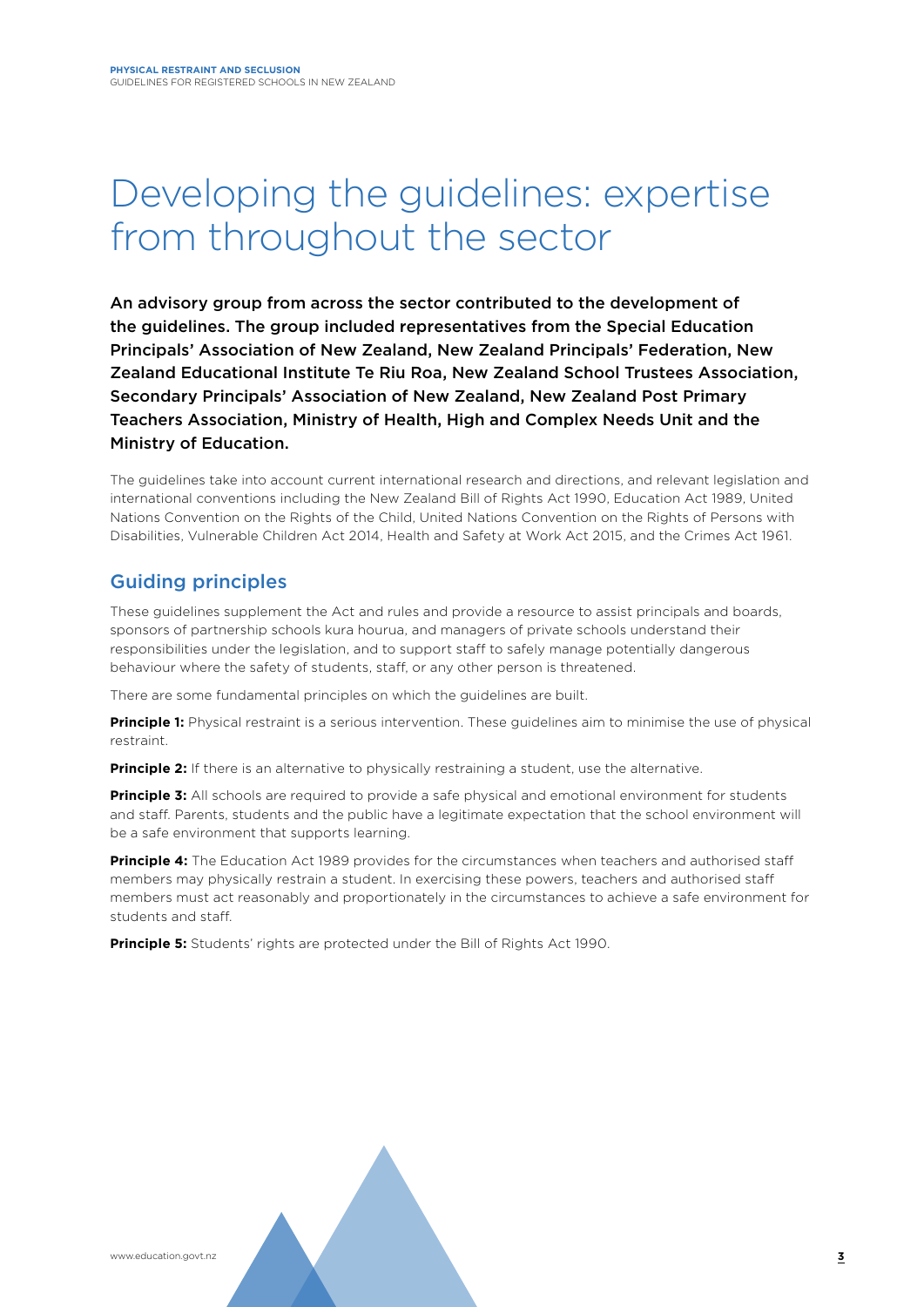# Legislation

#### What is physical restraint?

The Act defines physical restraint as using physical force to prevent, restrict, or subdue the movement of a student's body or part of the student's body.

#### Who can use physical restraint in schools?

Physical restraint can only be used by teachers or authorised staff members. Teachers are people employed in a teaching position at a school. This includes a person with a Limited Authority to Teach, and a relief teacher employed by the employer (e.g. board of trustees, sponsor or manager). All teachers are automatically authorised to act under the legislation.

Authorised staff members are employees of a school authorised by their employer to use physical restraint.

#### When can physical restraint be used in schools?

The Act limits the use of physical restraint by teachers or authorised staff members in schools to situations where:

- » the teacher or staff member reasonably believes that the safety of the student or of any other person is at serious and imminent risk; and
- » the restraint used is reasonable and proportionate in the circumstances.

#### How does the legal framework for physical restraint work?

Physical restraint is now regulated via a combination of the Act, the rules and statutory guidelines. It is a legal requirement for schools to:

- » comply with the Act and rules
- » have regard to the guidelines.

The legislation and rules set out what schools must do. The guidelines outline good practice in using physical restraint, and monitoring and reporting on the use of physical restraint.

By following the Act, the rules and the guidelines when using physical restraint, a teacher or authorised staff member will minimise their risk of injuring a student or being hurt themselves, and mitigate their risk of legal liability.

#### What does the legislation say?

Section 139AC limits the use of physical restraint in schools.

#### When does the legislation come into effect?

The legislation applies from 19 May 2017.

#### Seclusion

The Act bans the use of seclusion in schools and early childhood services including ngā kōhanga reo.

More information about seclusion can be found on the Ministry of Education website:

https://education.govt.nz/school/managing-and-supporting-students/ student-behaviour-help-and-guidance/seclusion/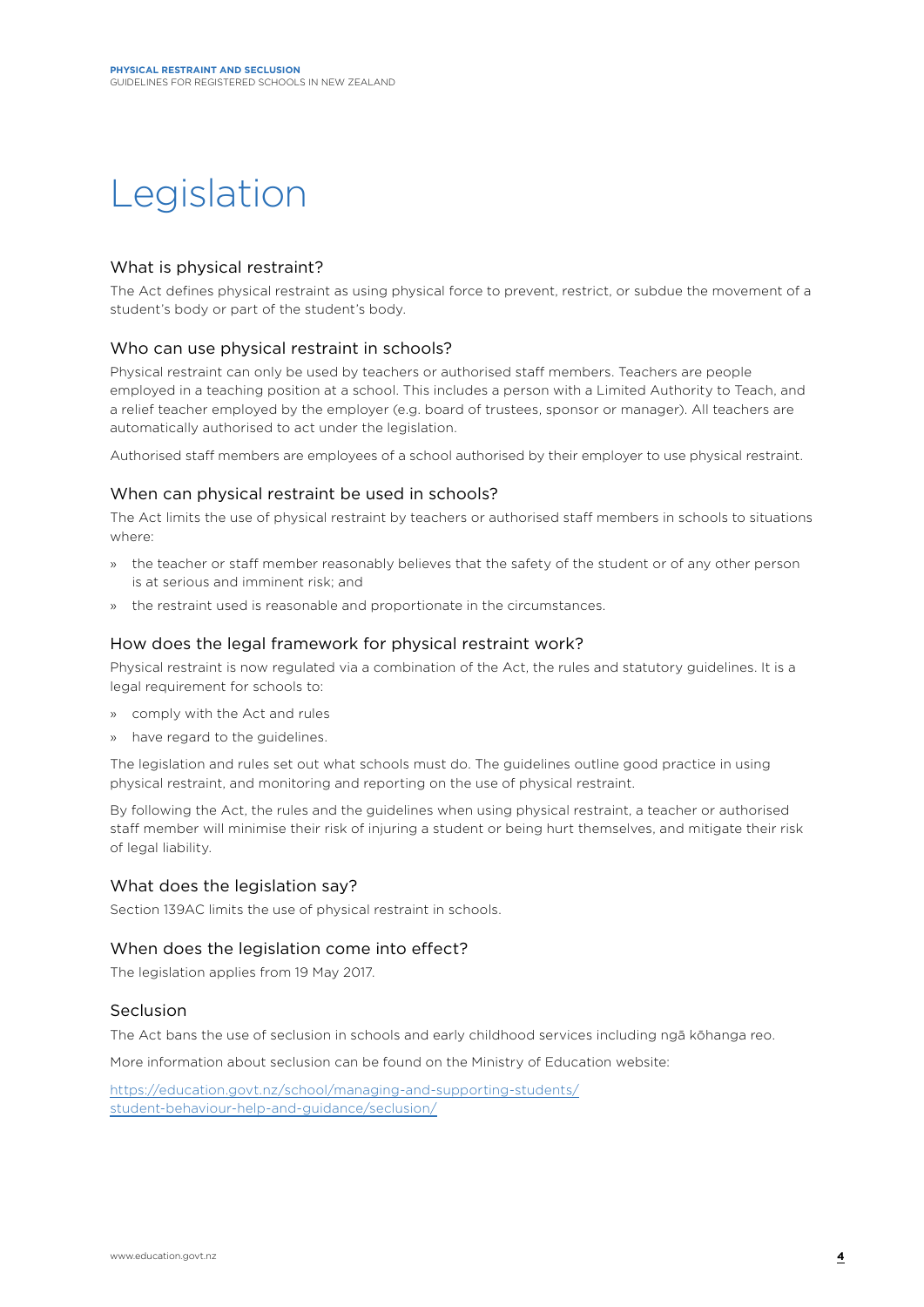# Responsibilities of Boards of Trustees, Sponsors of Partnership Schools Kura Hourua, Managers of Private Schools

#### Authorising Staff Members

Boards, sponsors of partnership schools kura hourua and managers of private schools must follow the procedure for authorising staff members, who are not employed as teachers, to use restraint in accordance with Rule 5 of the rules.

#### Administration

Boards, sponsors and managers should ensure that:

- » school practices are clear, follow the rules, are well-documented, explained to students in an age-appropriate way, and available to all
- » teachers and authorised staff who are designated to physically restrain students are suitably supported and trained for this task
- » systems are in place to support the smooth running of the school. These include keeping written records and following requirements to notify, monitor and report on the use of physical restraint.

#### School policies on physical restraint

Each school should:

- » develop policies on physical restraint that follow these guidelines and make these policies available for all students, parents and caregivers
- » provide a clear complaints process for students, parents and caregivers
- review the policy as part of the school's annual review cycle.

#### Communicating with students and with the school community

It is the school's responsibility to ensure that parents, students, school staff and the community know about the school's plans and policies for managing challenging behaviour and using physical restraint.

This includes having processes in place to inform parents when physical restraint has been used.

#### Review

The Education Review Office may review a school's use of physical restraint, as it would any other school operation or procedure.

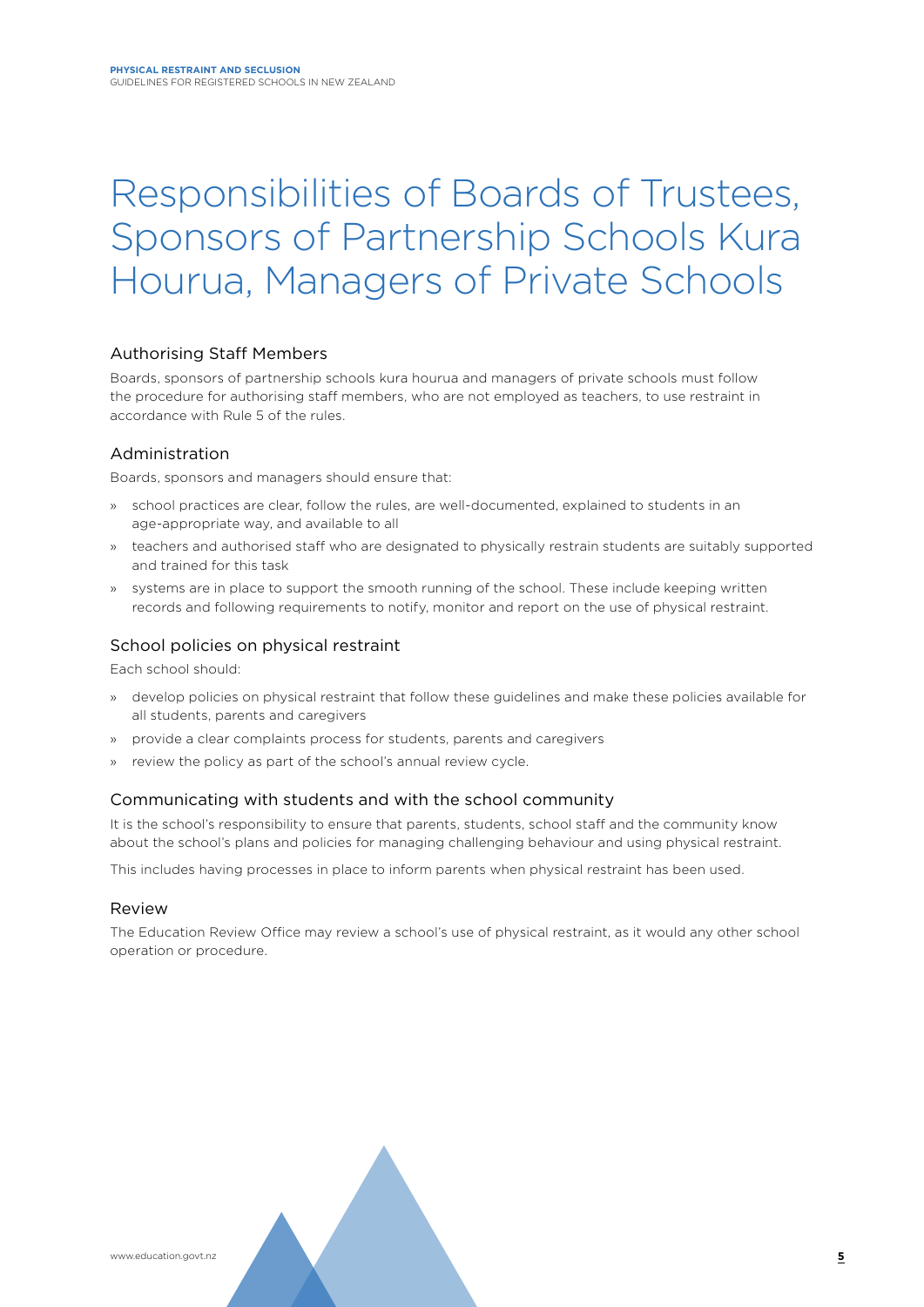# Good practice guidance

### Student and staff wellbeing come first

Physical restraint affects the wellbeing of both the student and the staff member who applies it. It is associated with injury and increased emotional trauma to them both.

These guidelines focus on staff and student safety and wellbeing. They provide staff with generic techniques for preventing and de-escalating potentially dangerous situations. For more information schools can request the Understanding Behaviour – Responding Safely training (see page 13).

# Identifying when you may need to apply physical restraint

### Use physical restraint only where safety is at a serious and imminent risk

Physical restraint is a serious intervention. The emotional and physical impact on the student being restrained and the person doing the restraining can be significant. There are legal and reputational risks if a student is harmed.

The first aim should be to avoid needing to use physical restraint. Use preventative and de-escalation techniques to reduce the risk of injury.

#### Use physical restraint only when:

The teacher or authorised staff member reasonably believes that the safety of the student or of any other person is at serious and imminent risk.

The physical restraint response must be reasonable and proportionate in the circumstances:

- » Use the minimum force necessary to respond to the serious and imminent risk to safety.
- » Use physical restraint only for as long as is needed to ensure the safety of everyone involved.

### What is serious and imminent risk to safety?

The physical restraint provisions are intended to deal with the upper end of the spectrum of situations where teachers and authorised staff members have physical contact with a student. It is clear that, in these situations, the restraint is in response to a serious and imminent risk to safety.

Teachers and authorised staff members will need to use their professional judgement to decide what constitutes "a serious and imminent risk to safety". These situations are examples.

- » A student is moving in with a weapon, or something that could be used as a weapon, and is clearly intent on using violence towards another person.
- » A student is physically attacking another person, or is about to.
- » A student is throwing furniture, computers, or breaking glass close to others who would be injured if hit.
- » A student is putting themselves in danger, for example running onto a road or trying to harm themselves.

### These examples do not pose a serious and imminent risk to safety

Avoid using physical restraint to manage behaviour in these situations: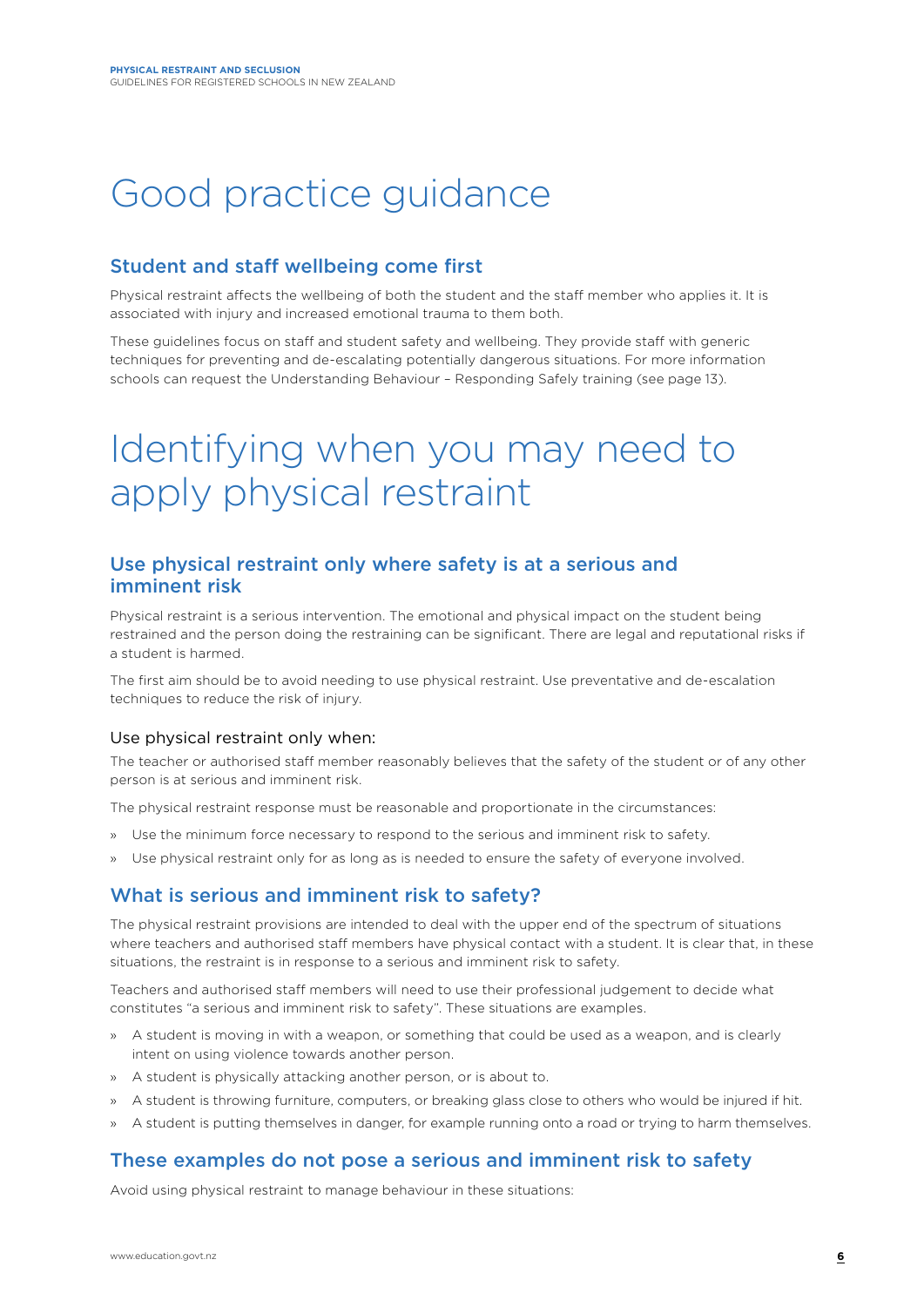- » to respond to behaviour that is disrupting the classroom but not putting anyone in danger of being hurt
- for refusal to comply with an adult's request
- » to respond to verbal threats
- » to stop a student who is trying to leave the classroom or school without permission
- » as coercion, discipline or punishment
- to stop a student who is damaging or removing property, unless there is a risk to safety.

### Acceptable Physical Contact

Staff may need to physically support students. The following situations involving physical contact to support students happen in schools every day:

- » Temporary physical contact, such as an open hand on the arm, back or shoulders to remove a student from a situation to a safer place.
- » Supporting a student to move them to another location, or help them to get in a vehicle or use the stairs.
- » The practice of harness restraint, when keeping a student and others safe in a moving vehicle, or when recommended by a physiotherapist or occupational therapist for safety or body positioning.
- » Younger students, especially in their first year of school, sometimes need additional help. For example, you may "shepherd" a group of younger students from one place to another.
- » Staff may hold the hand of a young student who is happy to have their hand held for a short time.
- » Staff may pick a student up to comfort them.
- » Assisting a student with toileting, including changing a nappy.

# Use preventative and de-escalation techniques first

The first aim is to avoid needing to use physical restraint.

Use the following strategies to prevent or de-escalate potentially dangerous behaviour. These are general suggestions only.

### Preventative techniques

#### Understand the student

- » Get to know the student and identify potentially difficult times or situations that may be stressful or difficult for them.
- » Identify the student's personal signs of stress or unhappiness and intervene early.
- » Monitor wider classroom/playground behaviour carefully for potential areas of conflict.

#### Respect the student

- » Demonstrate a supportive approach: "I'm here to help."
- » Be flexible in your responses: adapt what you're doing to the demands of the situation.
- » Be reasonable: a reasonable action, request or expectation deserves a reasonable response.
- » Promote and accept compromise or negotiated solutions, while maintaining your authority.
- » Take the student seriously and address issues quickly.

#### Preserve the student's dignity

» Address private or sensitive issues in private.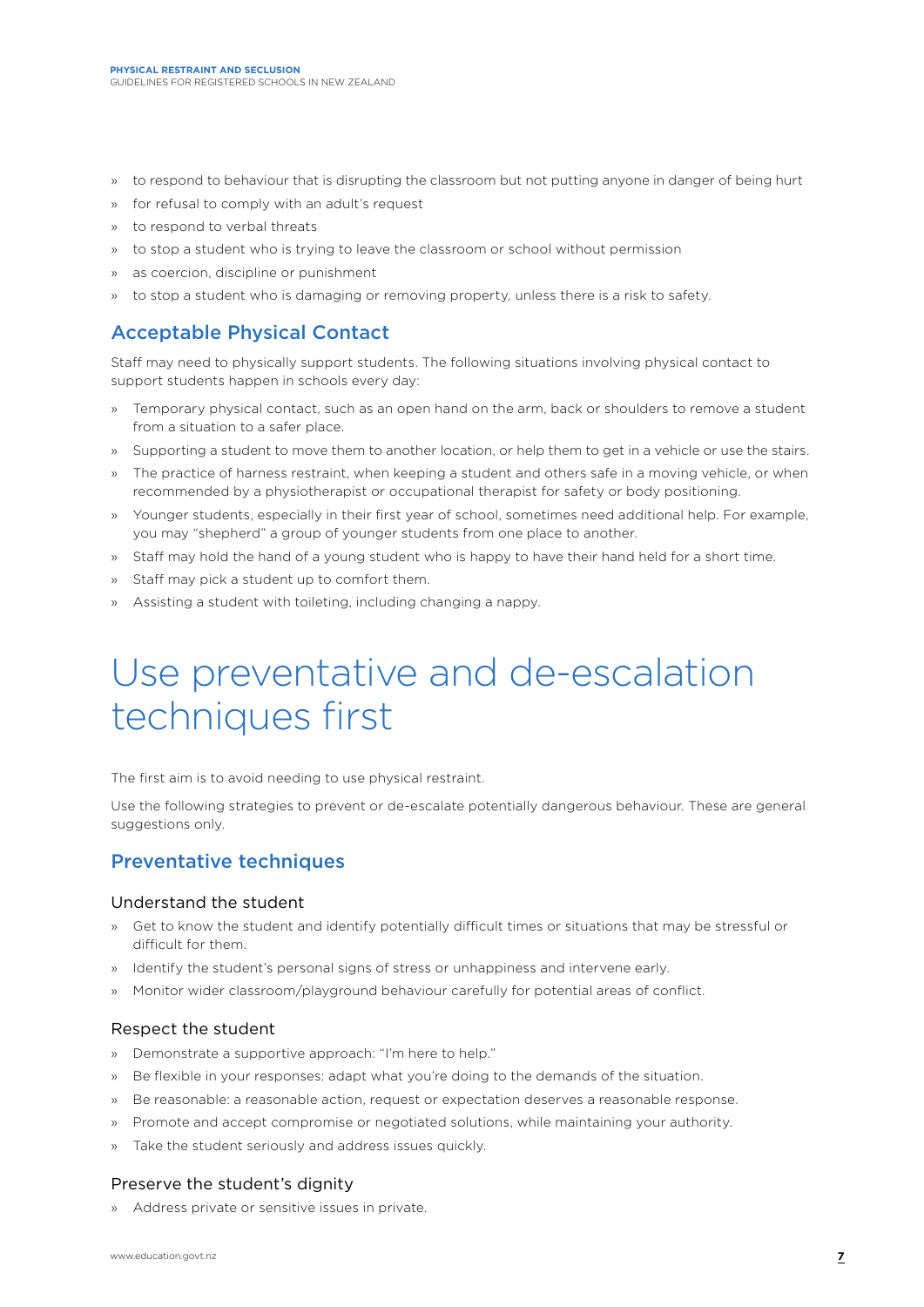» Avoid the use of inappropriate humour such as sarcasm or mocking.

### De-escalation techniques

#### Safety first – create space and time

- » Remove the audience ask other students to take their work and move away.
- » Give the student physical space.
- » Name the emotion in a calm even voice: "You look really angry", "I can see that you are very frustrated"…
- » Wait.

#### Communicate calmly

- » Talk quietly, even when the person is loud.
- » Try to remain calm and respectful.
- » Monitor your own body language and allow the student the opportunity to move out of the situation with dignity.
- » Focus on communicating respect and your desire to help.
- » Keep verbal interactions respectful.
- » When appropriate, give the student clear choices and/or directions to help them feel more secure and regain control.

#### Think ahead in case the situation escalates

- » If escalation occurs, move further away.
- » Make sure you have an exit plan.
- » Constantly reassess the situation.
- » Send for help if necessary.

### What may escalate the behaviour

- » Threatening the student.
- » Arguing or interrupting.
- » Contradicting what the student says even if they are wrong.
- » Challenging the student.
- » Trying to shame the student or showing your disrespect for the student.

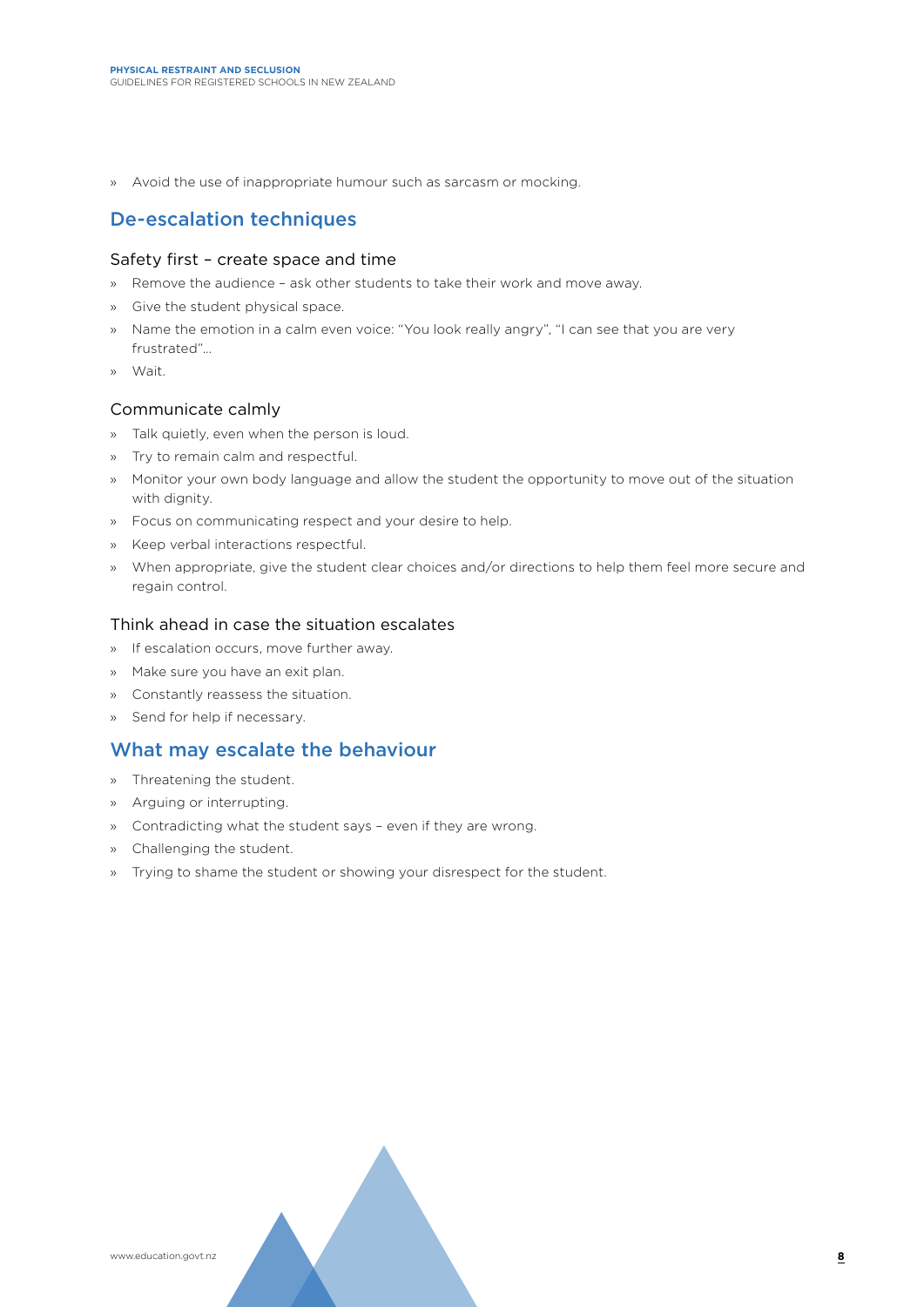# Guidance if you have to use physical restraint

### What to do if prevention and de-escalation do not work

- » Physical restraint should only be applied by teachers and authorised staff.
- » There may be situations when an unauthorised staff member intervenes and physically restrains a student, for example when there are no teachers or authorised staff nearby.
- » The Education Act 1989 will not cover the intervention of an unauthorised staff member who physically restrains a student. There may be other justifications for intervening available in legislation or common law that apply.
- » If teachers and authorised staff members do not have the skills or confidence to safely restrain a student, call for help.
- » Call the police when a student cannot be managed safely and the imminent danger to students, staff or themselves remains, after all alternatives have been explored.
- » All staff should be aware that physical restraint is a serious intervention to be used when no other, less severe, options are available.

#### Do not use these restraints

- » Physical restraint that inhibits the student's breathing, speaking or main method of communication, for example physical restraint that inhibits a student's ability to use sign language.
- » Prone (face-down) physical restraint
- » Pressure points and pain holds
- » Tackling, sitting, lying or kneeling on a student
- » Pressure on the chest or neck
- » Hyperextension (bending back) of joints
- » Headlocks
- » Using force to take/drag a student, who is resisting, to another location
- » Restraint when moving a student from one place to another trying to get them into a van or taxi, for example – when they are in an escalated state, as this may escalate them further.

### Monitor wellbeing throughout when applying physical restraint

- » The physical and psychological state of the student being restrained should be continuously monitored by the person performing the restraint and other people present.
- » Apply physical restraint only for the minimum time necessary and stop as soon as the danger has passed.
- » Monitor the physical and psychological wellbeing of both the student and the staff member who applied the restraint for the rest of the school day. Watch for shock, possible unnoticed injury and delayed effects.

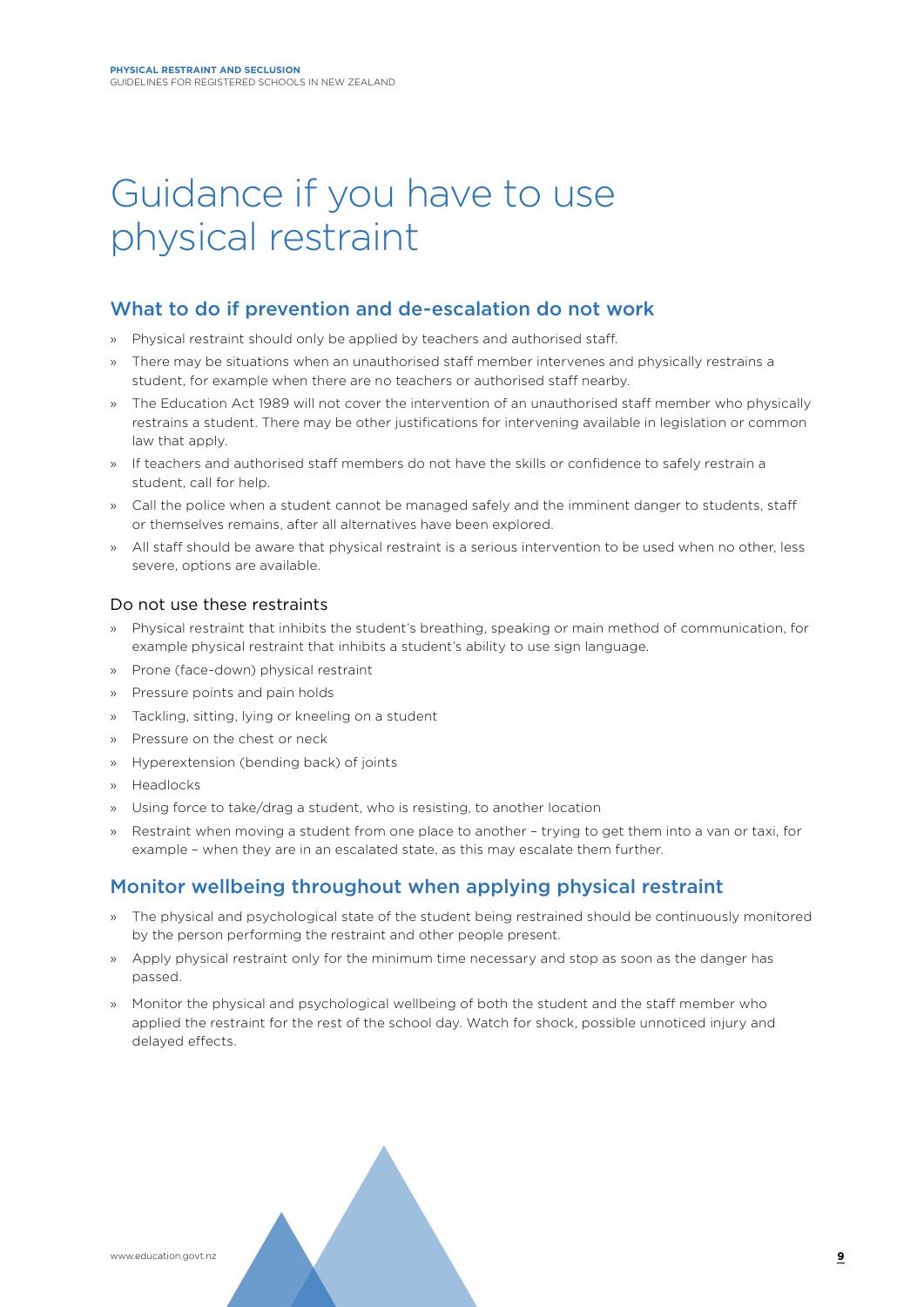# Good practice following an incident involving physical restraint

#### After an incident involving physical restraint, take these steps to ensure everyone involved stays safe, future incidents can be prevented if possible, the parents or caregivers know, and the incident is reported.

- » Check the staff member and the student regularly to ensure they are not in shock. Support them as necessary.
- » Tell the parents or caregivers the same day the incident occurred so they can monitor the student's wellbeing at home.
- » If the student attends a residential school, ensure the residential team manager is told, so the student's wellbeing can be monitored after school.

#### Reflection

- » Reflect formally on why the incident occurred that resulted in the student being restrained. Consider what might have prevented it, and what might need to change to minimise the likelihood of it happening again.
- » Consider whether all preventative and de-escalation strategies were used according to the Individual Behaviour Plan, if there is one, and whether the restraint used was safe.
- » Review the Individual Behaviour Plan and make decisions as a team about what needs to be strengthened to minimise the likelihood of a similar incident.

### Debriefing the incident

#### Debriefing staff

- » Hold a debriefing session with involved staff, the Principal or Principal's delegate, and another member of staff not involved in the physical restraint incident. Hold it within two days of the incident.
- » In the debriefing, focus on the incident, the lead-up to it, the different interventions used that were unsuccessful in de-escalating the behaviour, and what could have been done differently.
- » If Ministry or RTLB practitioners are part of the student's team, involve them in the debriefing process.
- » If the police were involved in the incident, invite them to participate in the debriefing session.
- » Write notes on the debrief along with agreed next steps or actions.

#### Debriefing parents or caregivers

- » Offer the parents or caregivers a separate debriefing as soon as practically possible, preferably within two days of the incident.
- » At this meeting, give them the opportunity to discuss the incident. Invite them to become active partners in exploring alternatives to restraint. If appropriate, involve the student in this debriefing session.
- » Write notes from the debriefing along with next steps or actions.

#### Managing complaints from parents

- » It is understandable that some parents may feel upset if their child has been physically restrained. All schools will have a policy on responding to parent complaints.
- » The school should also contact the local Ministry office if the complaint cannot be easily resolved. If further investigation is required then the Ministry reserves the right to be a party to that process.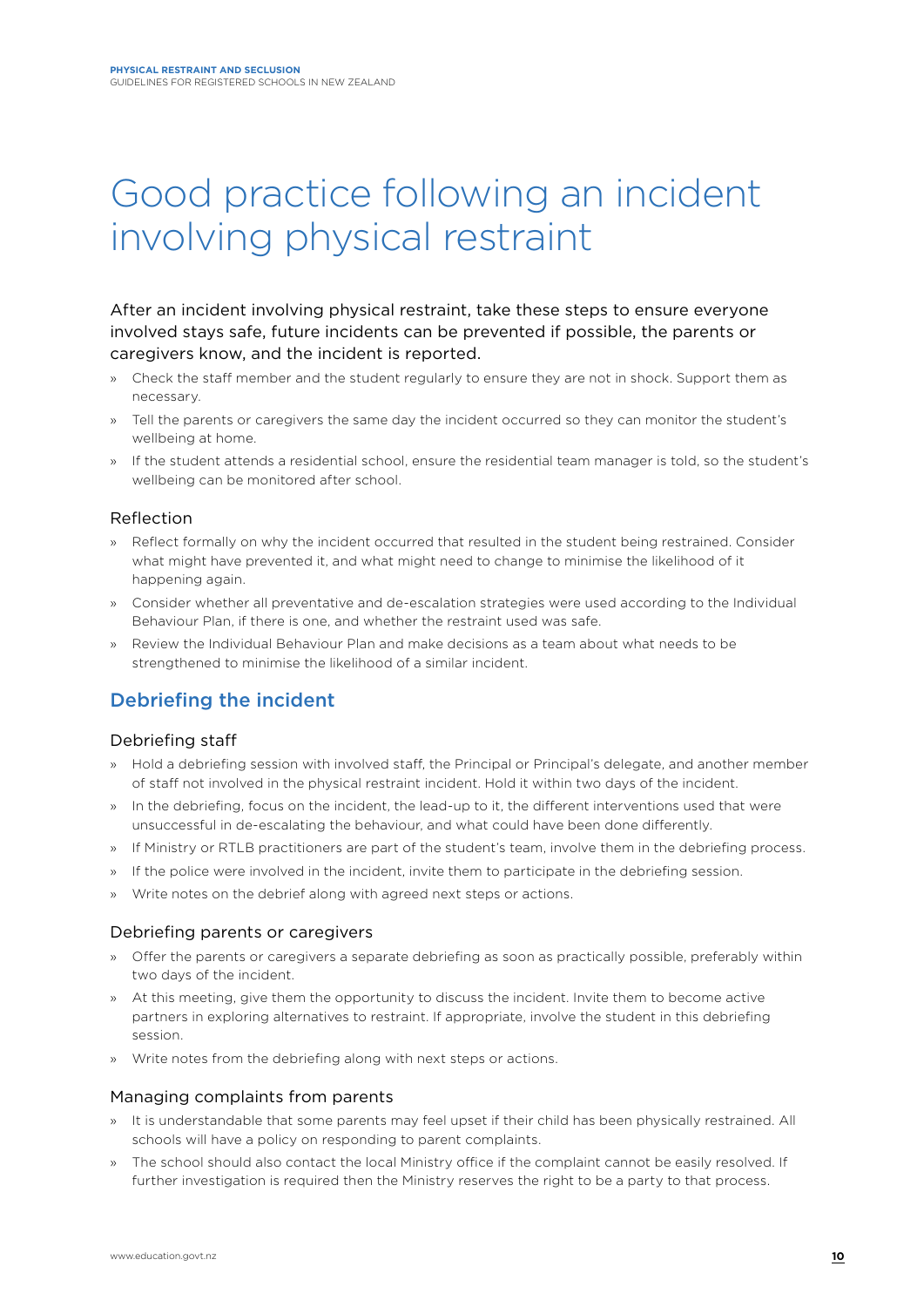### Promote the minimisation of physical restraint

#### The Principal or Principal's delegate should be responsible for:

- » promoting the goal of minimising the use of physical restraint through a focus on alternative strategies
- » ensuring appropriate training is provided that aligns with the goal of minimising physical restraint in schools
- » monitoring the use of physical restraint in the school (to include gathering and analysing information, identifying trends, and checking that documentation about each incident is complete)
- » collating information about physical restraint in a report and sharing data on physical restraint regularly with the Board of Trustees via the Principal's report at Board meetings – do this in a public-excluded session
- » managing any complaints and feedback.

### Reporting and documenting the incident

- » Staff must complete an incident report. Use the form attached as appendix 1 to these guidelines, or other suitable template.
- » The staff members involved in the physical restraint should sign the incident report, as well as the Principal or Principal's delegate.
- » Put the completed forms on the student's file, and make them available to the student's teacher and parents or caregivers.
- » All incidents of physical restraint must be reported to the Ministry of Education and the employer. This reporting contributes to the self-review and monitoring process. Use the form attached as appendix 2 to these guidelines.

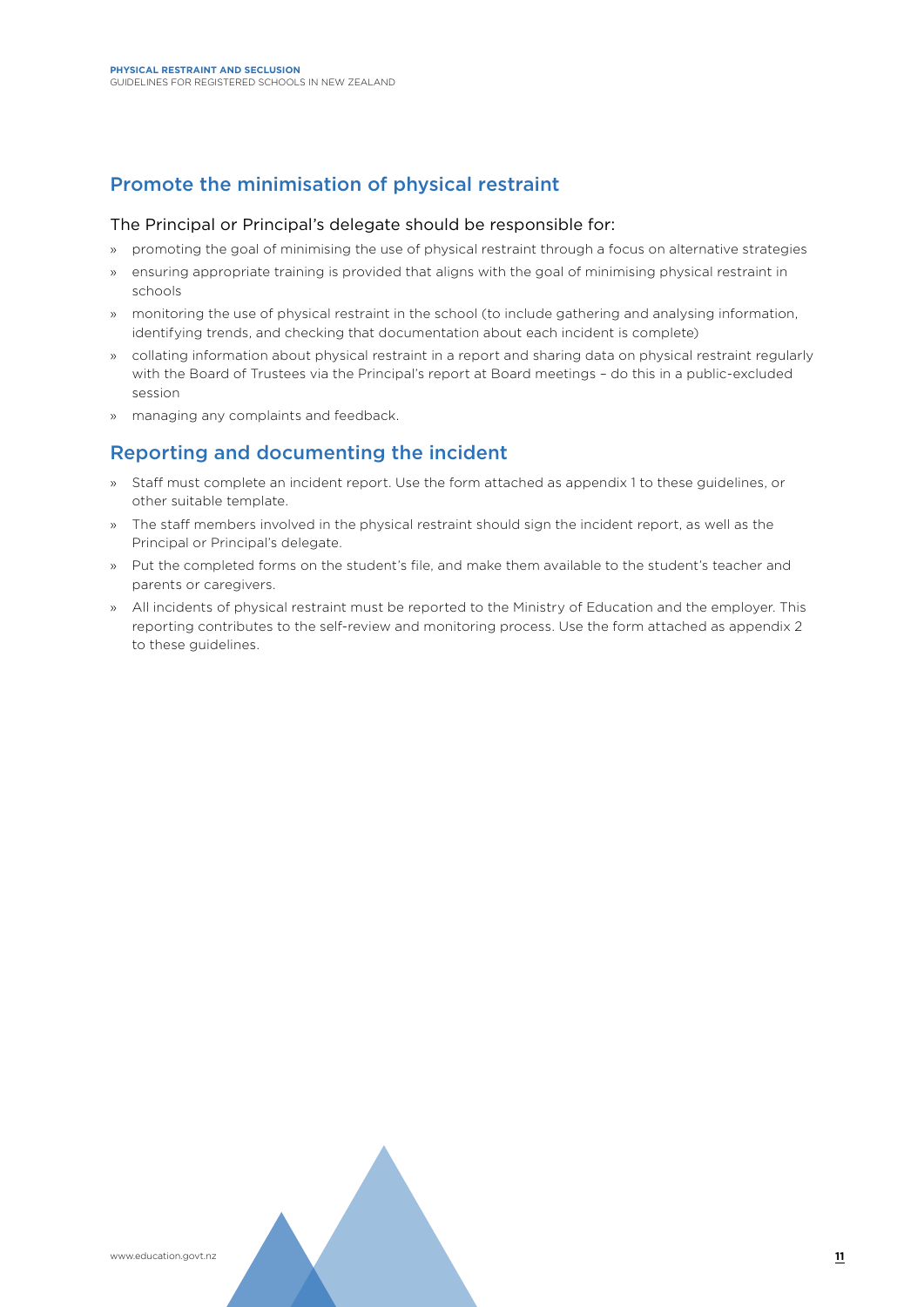# Individual Behaviour Plan

A student who regularly presents with high-risk behavior should have an Individual Behaviour Plan. The student's support team may agree to include physical restraint in the Individual Behaviour Plan as an emergency strategy for keeping people safe. Making this part of their plan ensures an individualised approach that is tailored to the student's needs.

The Individual Behaviour Plan should outline the preventative and de-escalation strategies which, if successfully implemented, would prevent the need for physical restraint. It should clearly state that physical restraint is only to be used when the student's behaviour poses a serious and imminent risk to the safety of themselves or others.

#### The team supporting the student should ensure the type of physical restraint used is consistent with the student's individual needs and characteristics, including:

- » the student's age, size and gender
- » any impairments the student has, for example physical, intellectual, neurological, behavioural, sensory (visual or hearing) or communication impairments.
- » any mental health issues or psychological conditions the student has, particularly any history of trauma or abuse
- » any other medical conditions the student has
- » the student's potential response to preventative, de-escalation and physical restraint techniques.

#### Parents or caregivers should always be a member of the team developing the plan.

- » Give parents or caregivers the opportunity to help make decisions about their child and agree to the interventions that will be put in place to support them.
- » Inform parents or caregivers if physical restraint is identified in the student's Individual Behaviour Plan, including how it will be applied in accordance with these guidelines.
- » Provide all relevant professionals and parents or caregivers with a copy of the Individual Behaviour Plan. It should be signed off by the Principal (or Principal's delegate) and the student's parents or caregivers.

#### The use of physical restraint

- The use of physical restraint should be regularly reviewed and monitored by the team supporting the student.
- » Parents/caregivers should be told as soon as possible on the same day about the incident and how it was managed in accordance with the guide.
- » If the student resides in a residential school or home, the residential team should be told so the student's wellbeing can be monitored after school.

### Adapting the Individual Behaviour Plan

- » Following an incident of physical restraint hold a meeting as soon as possible. Involve the team supporting the student, including the parents or caregivers, and the residential team manager if the student is enrolled in a residential school. Use the meeting to review the Individual Behaviour Plan and the physical restraint processes followed in the incident.
- » In the updated plan, identify ways to prevent the need to use physical restraint in the future.
- » Incorporate in the plan the suggestions of parents or caregivers and, if appropriate, the student.
- » If a behaviour specialist from the Ministry or an RTLB is supporting the team around the student, involve them in the review of the plan.
- » Put all relevant documentation in the student's file, and copy it to the student's teacher and parents or caregivers.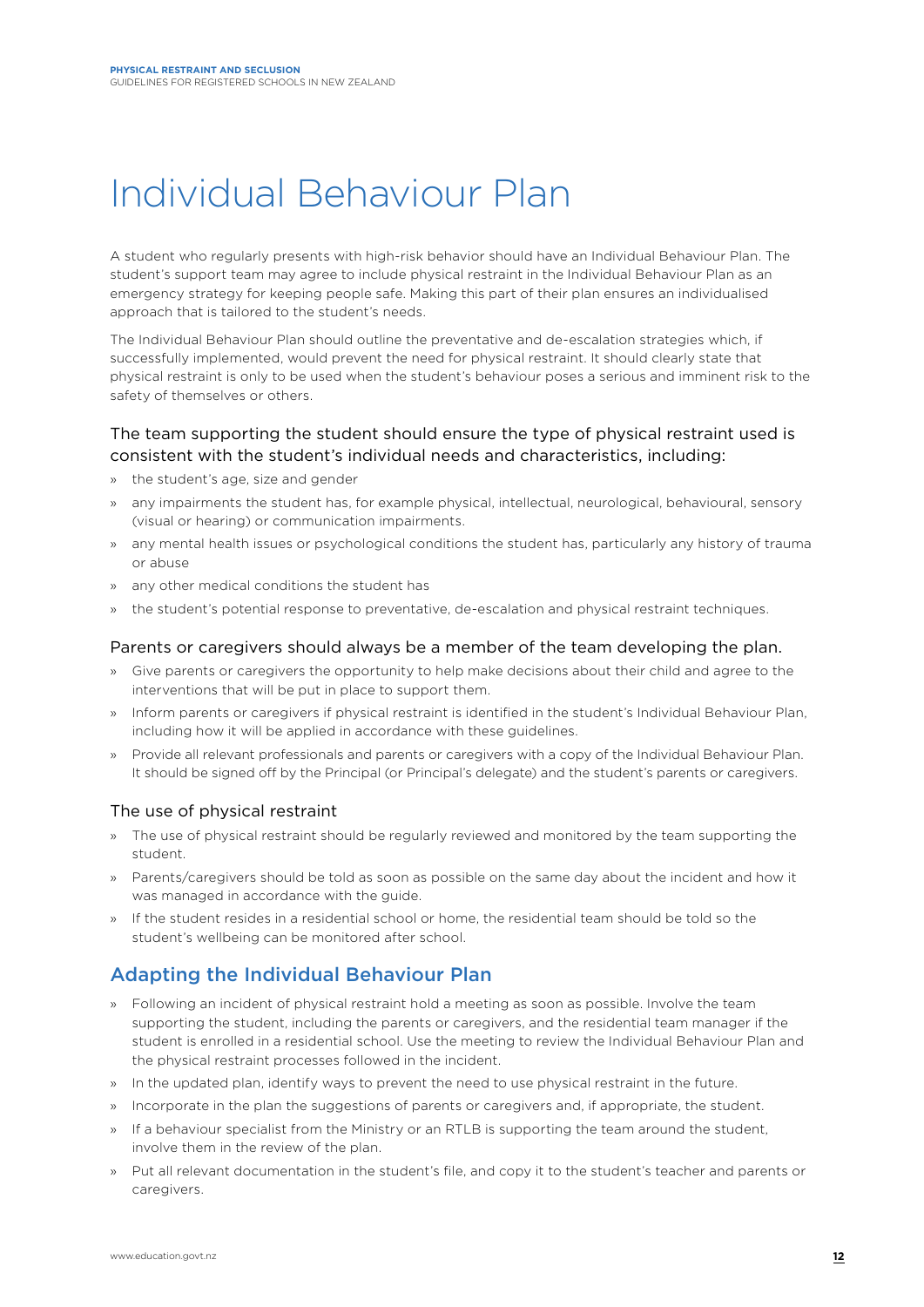# Training in safe responses

### For the whole school

A training package, *Understanding Behaviour – Responding Safely (UBRS)*, has been developed for New Zealand schools. It includes a full-day workshop for all staff and ongoing support afterwards. The training can be delivered in modules rather than a full day if this is a better option for your school. The focus is on preventative and de-escalation techniques. Contact your local Ministry of Education office for information about this training.

#### School staff should be made aware of the following:

- » physical restraint should only be used in emergency situations, and only when less restrictive interventions have not ended the serious and imminent risk to the safety of the student or others.
- » the forms of physical restraint that may compromise health and safety, and the serious physical risks associated with some physical restraint techniques. These include the risk of asphyxia and sudden death.

### For the team supporting the student

» When a Ministry Learning Support Practitioner is part of the team supporting the student the team will be taught how to safely restrain the student, in situations when preventative and de-escalation strategies have not been effective, and physical restraint is part of an Individual Behaviour Plan. Parents and caregivers who have to use physical restraint in the home environment may want to be part of this training.

# Reporting templates for physical restraint

#### Instructions

- 1. Staff must complete a *Staff Physical Restraint Incident Report1.* Use the form attached to these guidelines, or other suitable template. The staff member who applied the physical restraint should sign the incident report, as well as the Principal or Principal's delegate.
- 2. Place a copy of the *Staff Physical Restraint Incident Report* and any other relevant forms, e.g. an injury form, in the student's file. Make the copied forms available to the student's teacher/s and the student's parents or caregivers.
- 3. Report all incidents of physical restraint to the Ministry of Education<sup>2</sup> and the employer (boards of trustees, sponsors of partnership schools kura hourua, and managers of private schools). Use the form: *Information for the Ministry of Education and the Employer* specified in Appendix 1 of the rules. A copy of the form is also included below.
- 4. The debriefing forms should be completed by the Principal or delegate.
- 5. Share information on physical restraint incidents with the Board of Trustees via the Principal's report. Only share this information in a session that excludes the public.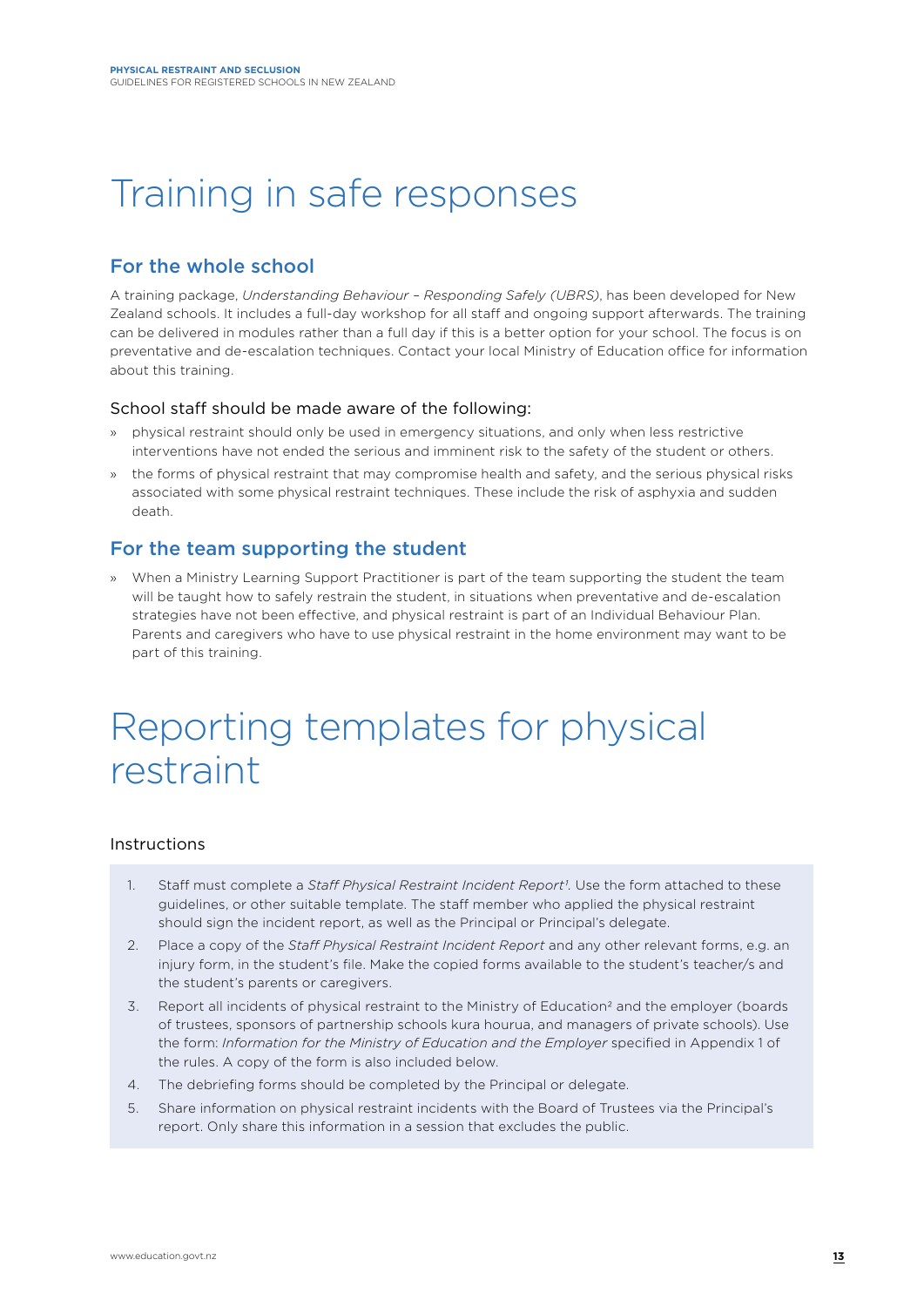#### Staff physical restraint incident report

- » This must be completed as soon as possible and always within 24 hours.
- » The incident report should be signed off by the staff involved, any staff who witnessed the incident, and the Principal or Principal's delegate.

#### Information for the Ministry of Education and the Employer

(boards of trustees, sponsors of partnership schools kura hourua, and managers of private schools).

» Complete the form and email it to physical.restraint@education.govt.nz. Provide a copy of the form to the employer.

**Note:** If the Principal applied the restraint, a delegated senior management team member should sign off the report.

#### Staff reflection form

» The staff member who applied the restraint should complete this as soon as possible and always within 24 hours.

#### Physical restraint debriefing form (staff)

- » Within two days of the incident, a debriefing with the staff involved should be held by the Principal or Principal's delegate. Another member of staff who was not involved in the restraint should attend.
- » If a behaviour specialist from the Ministry or an RTLB is supporting the student's team, they should be part of the debriefing process.

#### **Notes:**

The Principal is responsible for facilitating the debriefing unless they are the person who applied the physical restraint.

If this is the case, a suitable senior leader in the school should take this role.

If police have been involved they should be invited to the staff debriefing too.

#### Physical restraint debriefing

(parents or caregivers and, if appropriate, the student)

- » The parents or caregivers should be notified and involved in discussion about the incident with the Principal or Principal's delegate as soon as possible so they can monitor their child's physical and emotional wellbeing at home.
- » The parents or caregivers should be given the opportunity to discuss the incident and invited to become active partners in exploring alternatives to restraint.

**Note:** The staff member who applied the physical restraint should not be part of this meeting.

1The reporting requirement is made in accordance with Rule 8(2) of the Education (Physical Restraint) Rules 2017.

2The reporting requirement is made in accordance with Rule 8(1) of the Education (Physical Restraint) Rules 2017.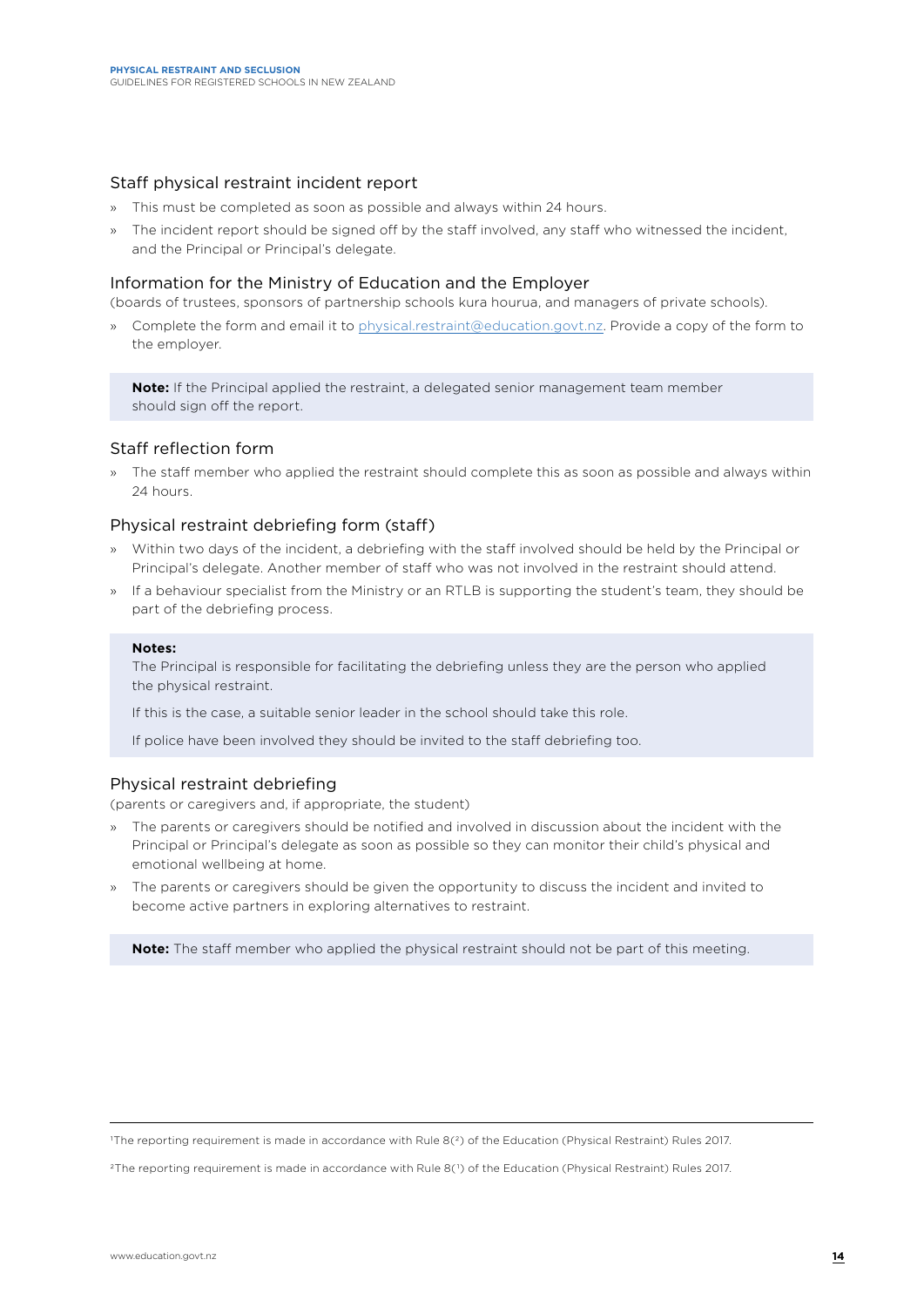# Appendix 1: Staff physical restraint incident report form

| Report completed by:                                                                 | Date of<br>incident |    | Date of<br>report |   |   |
|--------------------------------------------------------------------------------------|---------------------|----|-------------------|---|---|
| Name of student                                                                      |                     |    |                   |   |   |
| Date of birth                                                                        |                     |    | Gender            | M | F |
| Ethnicity                                                                            |                     |    |                   |   |   |
| Time restraint started                                                               |                     |    |                   |   |   |
| Time restraint ended                                                                 |                     |    |                   |   |   |
| Name/s of staff member/s administering restraint                                     |                     |    |                   |   |   |
| Trained in safe physical restraint?                                                  | Yes                 | No |                   |   |   |
| Other staff /adults who witnessed                                                    |                     |    |                   |   |   |
|                                                                                      |                     |    |                   |   |   |
| <b>Place where restraint occurred</b>                                                |                     |    |                   |   |   |
| Classroom                                                                            |                     |    |                   |   |   |
| Corridor                                                                             |                     |    |                   |   |   |
| Assembly hall                                                                        |                     |    |                   |   |   |
| Outdoor area                                                                         |                     |    |                   |   |   |
| Toilet block                                                                         |                     |    |                   |   |   |
| Administration area                                                                  |                     |    |                   |   |   |
| Other (identify)                                                                     |                     |    |                   |   |   |
|                                                                                      |                     |    |                   |   |   |
| <b>Behaviour directed at</b>                                                         |                     |    |                   |   |   |
| Staff member - name                                                                  |                     |    |                   |   |   |
| Student - name                                                                       |                     |    |                   |   |   |
| Self                                                                                 |                     |    |                   |   |   |
| Property - describe the serious and imminent<br>risk to the safety of self or others |                     |    |                   |   |   |
|                                                                                      |                     |    |                   |   |   |
| Reason restraint was considered necessary                                            |                     |    |                   |   |   |
| Serious and imminent risk to safety - describe                                       |                     |    |                   |   |   |
| Actual injury - describe and attach injury form                                      |                     |    |                   |   |   |
|                                                                                      |                     |    |                   |   |   |

#### **Signatures**

Principal or Principal's delegate Staff member involved Other staff (witnesses)

Place a copy of this form on the student's file.

**Note:** The information in this form may be the subject of requests made under the Privacy Act 1993 and the Official Information Act 1982.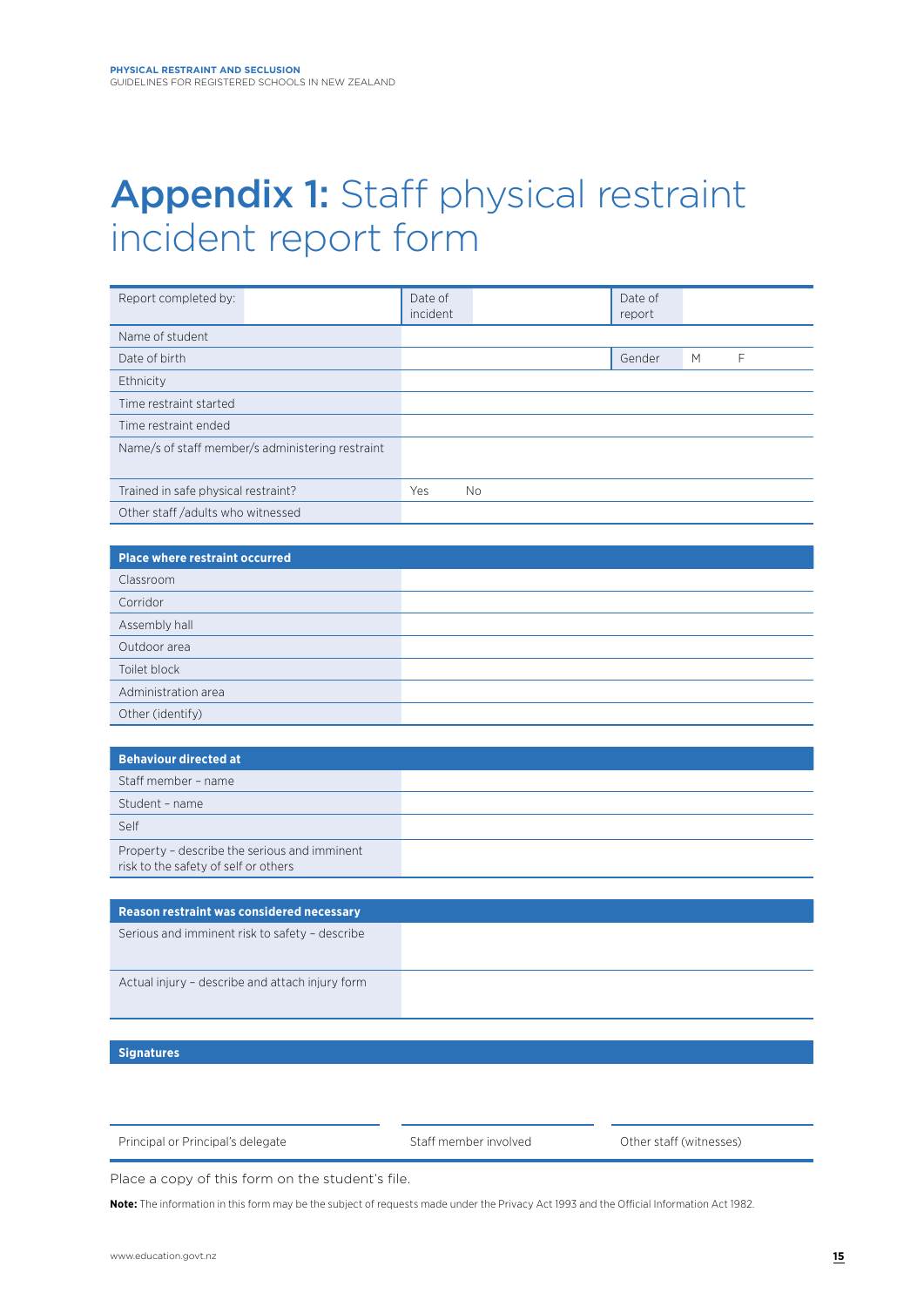# Appendix 2: Information for the Ministry of Education and the employer – in accordance with Rule 8(1) of the Education (Physical Restraint) Rules 2017

If a teacher or staff member physically restrains a student the incident must be reported to the Ministry of Education and the employer (board of trustees, sponsor of a partnership school kura hourua, or manager of a private school). Complete the form below and email it to physical.restraint@education.govt.nz. Provide a copy of the form to the employer.

#### Why is the Ministry collecting this information?

The Ministry will use the information to provide appropriate support to schools and students when there are incidents of physical restraint on students.

The Ministry will also use this information to update the rules and guidelines to reflect evolving practice or address areas of concern.

#### What is physical restraint?

The Act defines physical restraint as using physical force to prevent, restrict, or subdue the movement of a student's body or part of the student's body. Physical restraint is a serious intervention. The legislation limits the use of physical restraint on students to teachers or authorised staff members.

The following situations involving physical contact happen in schools every day. They are not examples of physical restraint and do not have to be reported to the Ministry:

- » Temporary physical contact, such as a hand on the arm, back or shoulders to remove a student from a situation to a safer place.
- » Holding a student with a disability to move them to another location, or help them to get in a vehicle or use the stairs.
- » The practice of harness restraint, when keeping a student and others safe in a moving vehicle, or when recommended by a physiotherapist or occupational therapist for safety or body positioning.
- » Younger students, especially in their first year of school, sometimes need additional help. For example, you may "shepherd" a group of younger children from one place to another.
- » Staff may hold the hand of a young student who is happy to have their hand held for a short time.
- Staff may pick a young student up to comfort them briefly.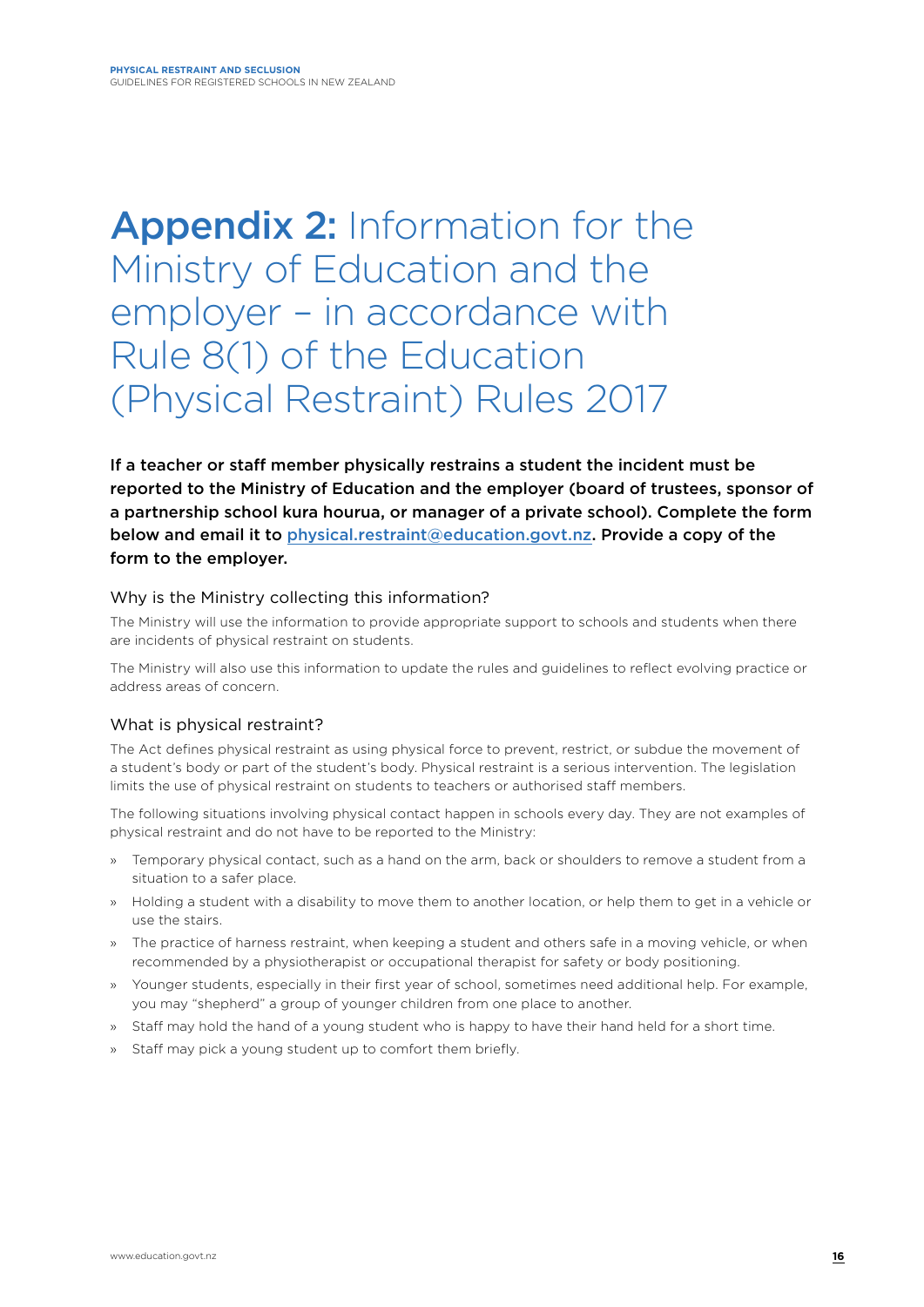# Information for the Ministry of Education and the employer form

| Information for Ministry of<br>Education and the Employer:<br>completed by                    |          | Date of<br>incident | dd/MM/yy  |                               | Date of<br>report | dd/MM/yy     |
|-----------------------------------------------------------------------------------------------|----------|---------------------|-----------|-------------------------------|-------------------|--------------|
| Name of School                                                                                |          |                     |           |                               |                   |              |
| Student's National Student Number (no name)                                                   |          |                     |           |                               |                   |              |
| Date of birth                                                                                 | dd/MM/yy | Year level          | уу        | Gender                        | M                 | $\mathsf{F}$ |
| Ethnicity                                                                                     |          |                     |           |                               |                   |              |
| First time the student has been physically restrained?                                        |          | Yes                 | <b>No</b> |                               |                   |              |
| The student was physically restrained more than<br>once during the day?                       |          | Yes                 | <b>No</b> | If yes,<br>how many<br>times? |                   |              |
| The student has an Individual<br>Behaviour Plan?                                              |          | Yes                 | <b>No</b> |                               |                   |              |
| Physical restraint was a part of the plan?                                                    |          | Yes                 | <b>No</b> |                               |                   |              |
| Were parents notified?                                                                        |          | Yes                 | <b>No</b> |                               |                   |              |
| Was anyone injured?                                                                           |          | Yes                 | <b>No</b> | If yes<br>describe            |                   |              |
| Was the staff member who applied the restraint a<br>teacher or authorised staff member?       |          | Yes                 | <b>No</b> | If no,<br>provide<br>details  |                   |              |
| Role of staff member who applied the restraint?                                               |          | Teacher<br>Other    |           | If other,<br>describe<br>role |                   |              |
| Did the staff member who applied the restraint receive<br>any training prior to the incident? |          | Yes                 | <b>No</b> | If yes, what<br>training?     |                   |              |

#### Why was the use of physical restraint considered necessary?

Serious and imminent risk to the safety of the student or any other person – describe

Any other comments

Complete the form above and email it to the Ministry of Education at physical.restraint@education.govt.nz Provide a copy to the employer (board of trustees, sponsor of a partnership school kura hourua, or manager of a private school)

**Note:** The information in this form may be the subject of requests made under the Privacy Act 1993 and the Official Information Act 1982.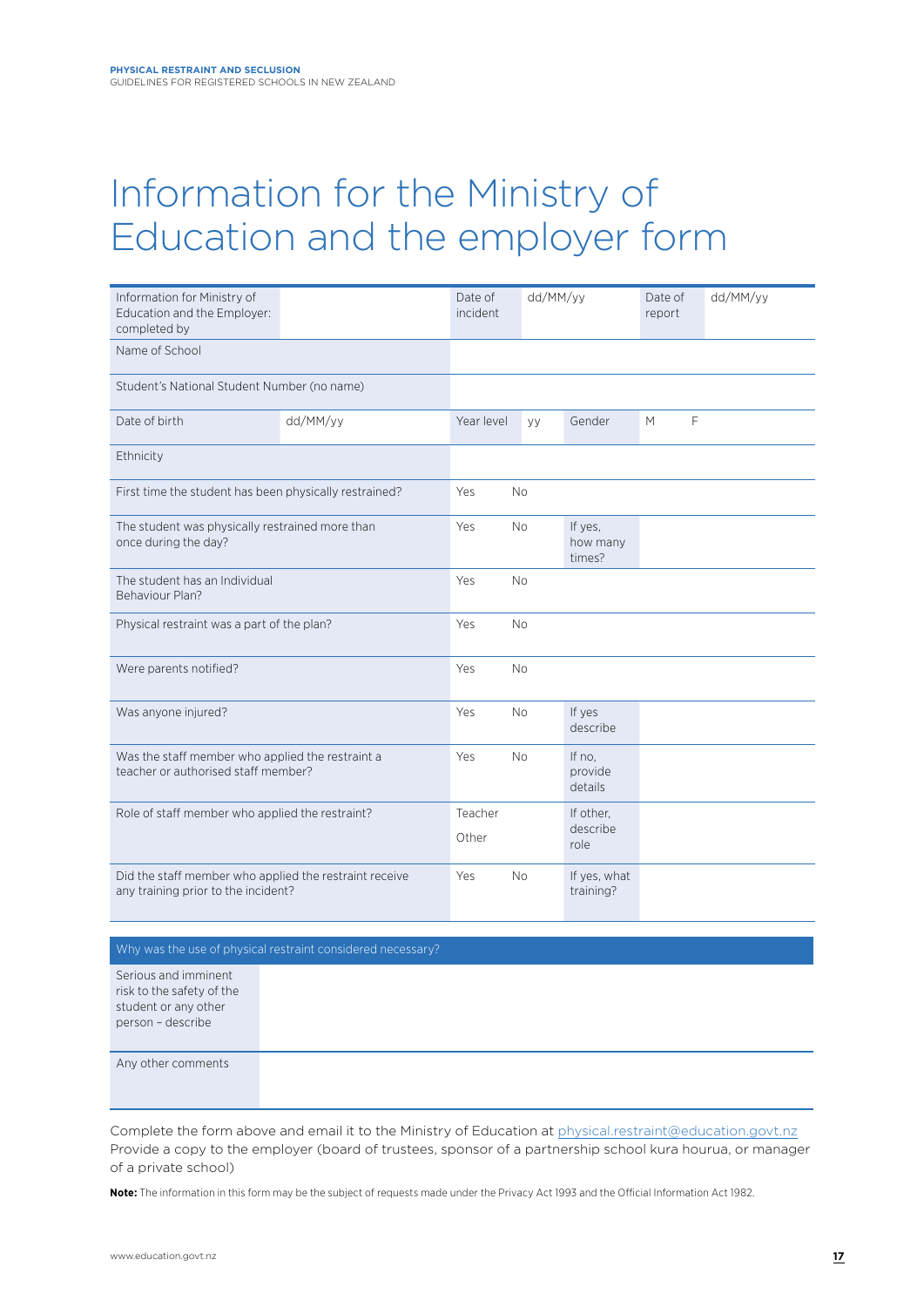# Appendix 3: Staff reflection form

#### Events leading to the incident

Describe what was happening before the behaviour started to escalate. What was the student doing? What do you think might have triggered the behaviour? How were other students reacting to the student?

#### Behaviour of the student

What did you notice about the student's behaviour that alerted you that they were struggling to cope? Think about the way they looked, for example facial expressions, physical signs, language.

#### What did you try before the restraint?

Describe the alternative techniques and interventions tried to prevent the emergency, including a description of the de-escalation strategies you used. What was the response from the student?

#### The restraint method used

Describe the nature of the physical restraint. Include the type of hold and number of people required.

#### Monitoring

Describe how the student's physical and emotional distress was monitored while they were restrained.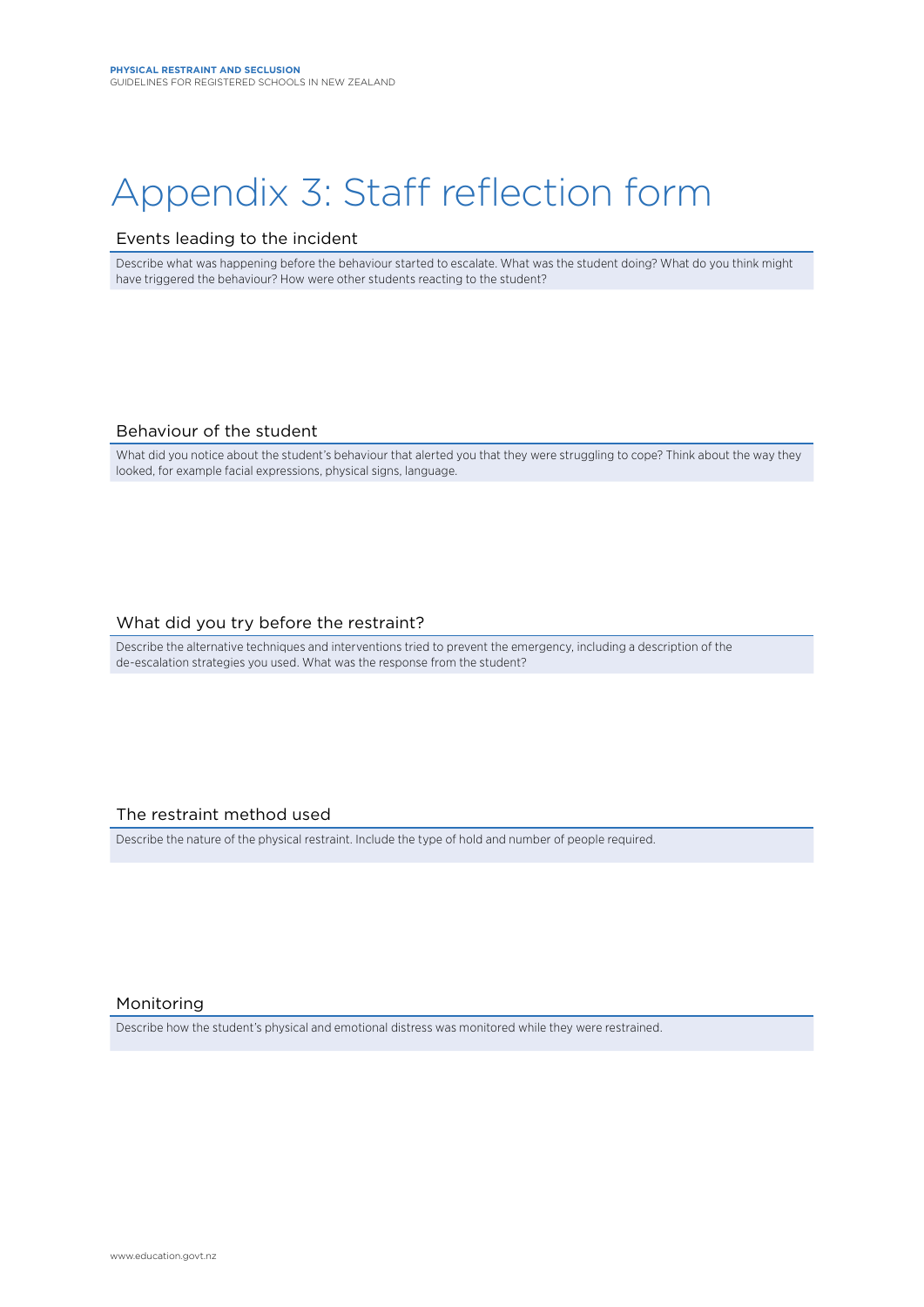#### After the restraint ended

Describe the mood of the student following the restraint. What help and support were they offered?

#### If there's a next time

What could be done differently in the future to prevent the need for restraint?

#### How about you?

How are you feeling and what support do you need? How about others?

Signature of person who applied the restraint Signature of any staff witnesses

**Note:** The information in this form may be the subject of requests made under the Privacy Act 1993 and the Official Information Act 1982.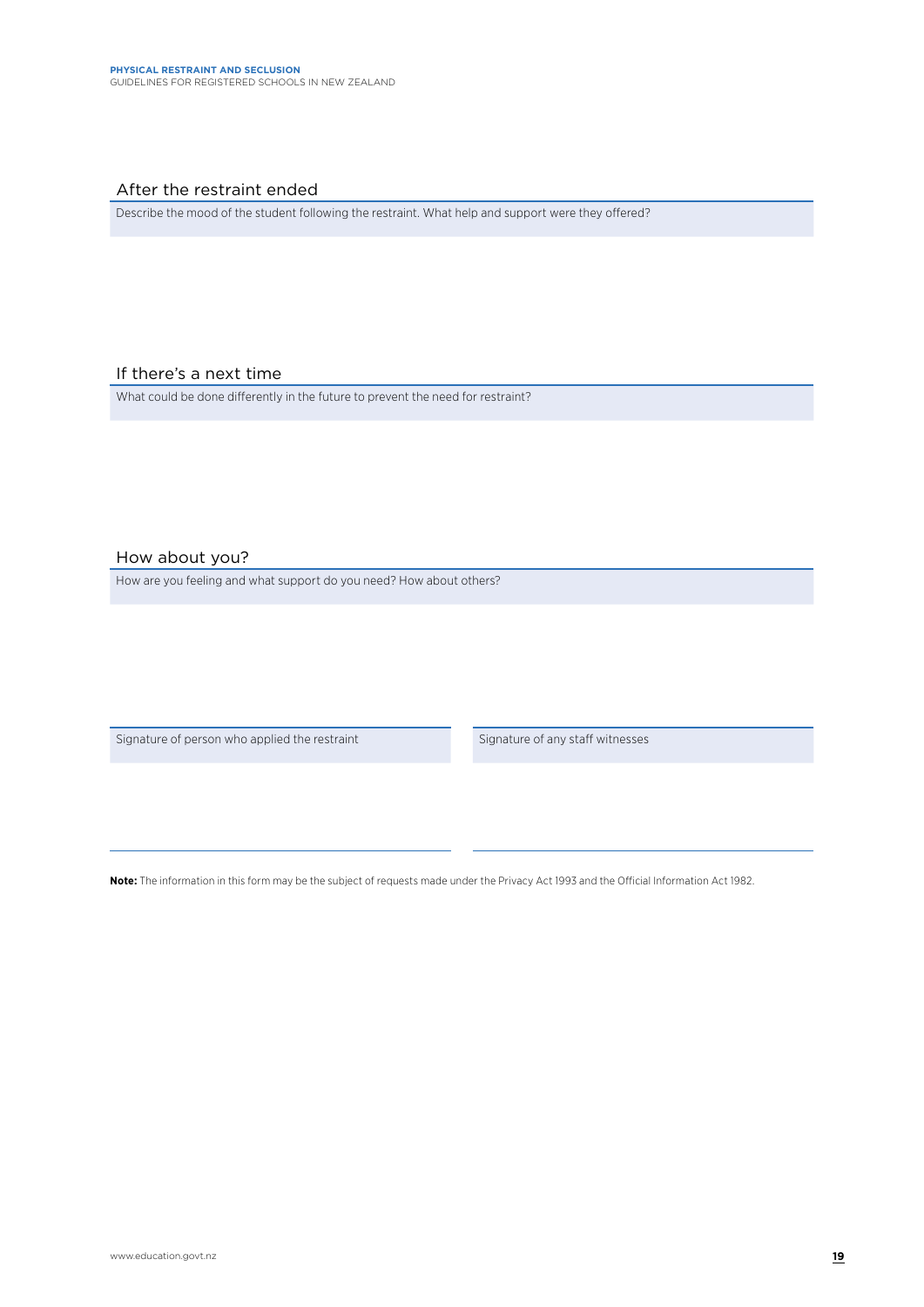# Appendix 4: Debriefing form for staff involved in physical restraint incident

| Date of incident                      | dd/MM/vv |                    |  |  |
|---------------------------------------|----------|--------------------|--|--|
| Date of debriefing dd/MM/yy           |          | Time of debriefing |  |  |
| Names of the people at the debriefing |          |                    |  |  |

Findings of debriefing

Next steps/actions

Principal or Principal's delegate signature

**Note:** The information in this form may be the subject of requests made under the Privacy Act 1993 and the Official Information Act 1982.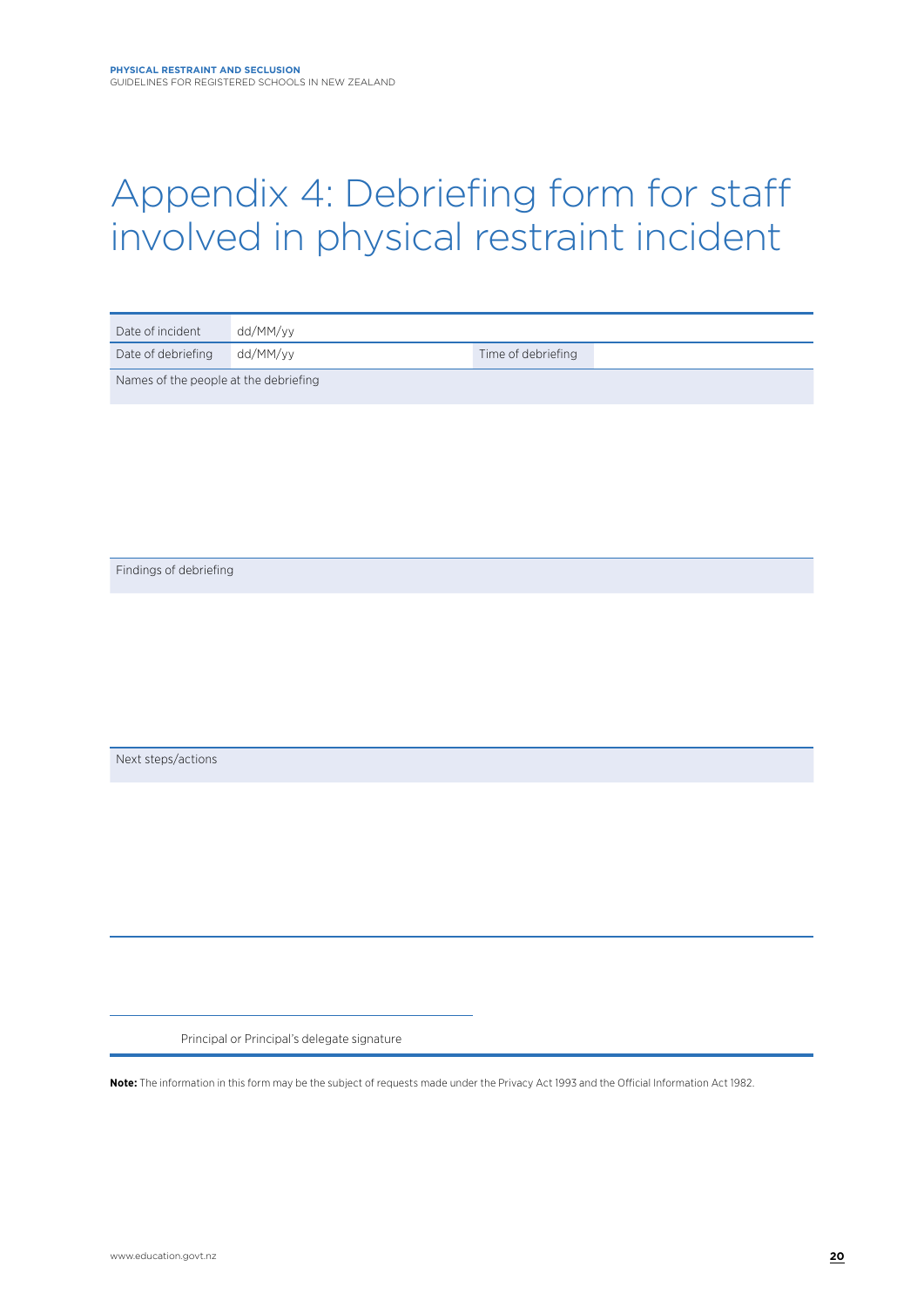# Appendix 5: Physical restraint debriefing form – parents or caregivers, student

| Date of incident                               | dd/MM/yy |                    |
|------------------------------------------------|----------|--------------------|
| Date of debriefing                             | dd/MM/yy | Time of debriefing |
| Names of the people at the debriefing          |          |                    |
|                                                |          |                    |
|                                                |          |                    |
|                                                |          |                    |
| Findings of debriefing                         |          |                    |
|                                                |          |                    |
|                                                |          |                    |
|                                                |          |                    |
|                                                |          |                    |
| Parent or caregiver - comments and suggestions |          |                    |
|                                                |          |                    |
|                                                |          |                    |
|                                                |          |                    |
|                                                |          |                    |
| Student - comments and suggestions             |          |                    |
|                                                |          |                    |
|                                                |          |                    |
|                                                |          |                    |
|                                                |          |                    |
| Next steps/actions agreed                      |          |                    |
|                                                |          |                    |
|                                                |          |                    |
|                                                |          |                    |
|                                                |          |                    |
| <b>Signatures</b>                              |          |                    |
|                                                |          |                    |
|                                                |          |                    |

**Note:** The information in this form may be the subject of requests made under the Privacy Act 1993 and the Official Information Act 1982.

Principal or Principal's delegate Parents or caregivers Caregivers Student